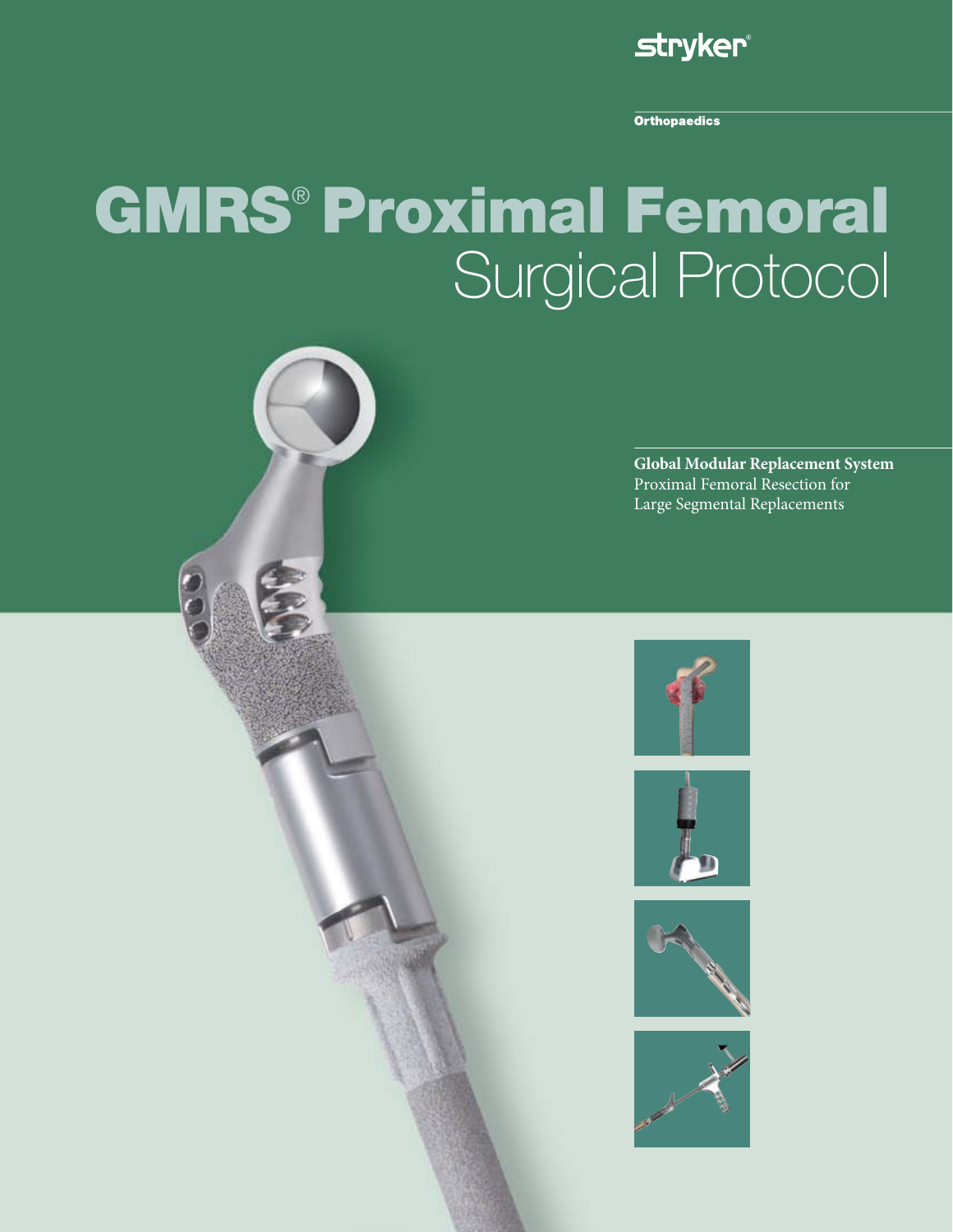### Acknowledgements

Stryker would like to thank all of the surgeons for their contributions in developing the Global Modular Replacement System (GMRS). Stryker would especially like to thank the following surgeons for their contributions in developing the GMRS and/or for reviewing this surgical technique.

**Jeffery Eckardt, M.D.**

**Francis Hornicek, M.D. Rainer Kotz, M.D. Richard Lackman, M.D. Martin Malawer, M.D. Lawrence Menendez, M.D. Mario Mercuri, M.D. Franklin Sim, M.D. H. Thomas Temple, M.D.**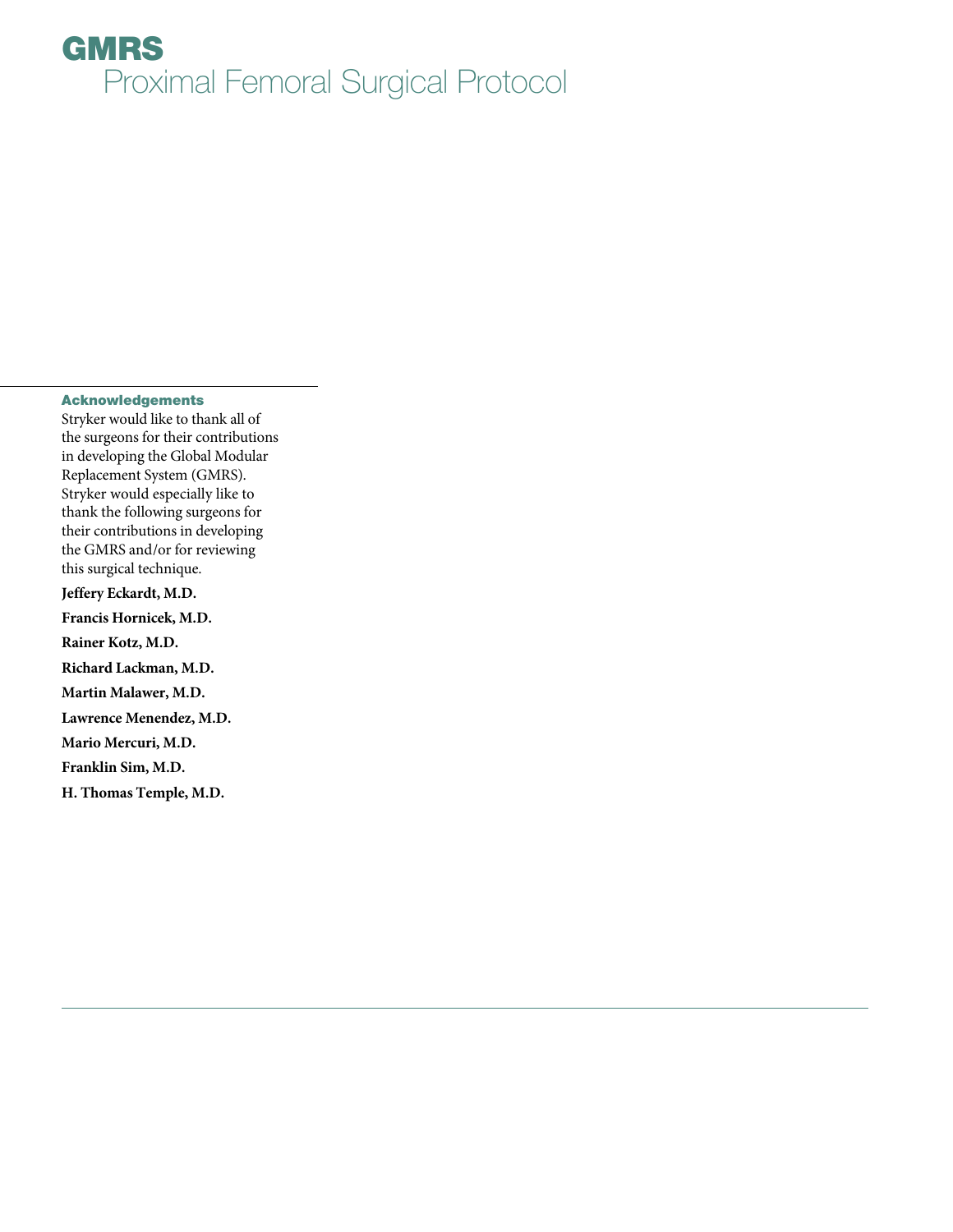# **stryker®**

**Orthopaedics** 

# GMRS Proximal Femoral Surgical Protocol

# Table of Contents

| Introduction                                | 2      |
|---------------------------------------------|--------|
| <b>Description of the Proximal Femoral</b>  |        |
| <b>Global Modular Replacement System</b>    | 4      |
| <b>Indications/Contraindications</b>        | 6      |
| <b>Surgical Protocol</b>                    | 7      |
| Measuring Resection Length                  | 8      |
| Marking Anterior Aspect of Femur            | 8      |
| Femoral Osteotomy                           | 9      |
| Dislocation of Hip                          | 9      |
| <b>Cemented Stems</b>                       |        |
| Preparation for the Femur                   | 9      |
| <b>Bipolar Head Sizing</b>                  | 10     |
| <b>Trial Reduction</b>                      | 10     |
| Assembly of the Prosthesis                  | 11     |
| Implantation and Orientation of the         |        |
| <b>Femoral Prosthesis</b>                   | 14     |
| <b>Press-fit Stems</b>                      |        |
| Preparation for the 150mm & 200mm           |        |
| <b>Bowed Press-fit Stems</b>                |        |
| Preparation for the Femur                   | 15     |
| <b>Trial Reduction</b>                      | 16     |
| Stem Implantation                           | 16     |
| Preparation for the 125mm Straight          |        |
| <b>Fluted Press-fit Stems</b>               |        |
| Preparation for the Femur                   | 18     |
| Trial Reduction & Flute Preparation         | 18     |
| Stem Implantation                           | 20     |
| Assembly of the Prosthesis                  | 22     |
| Appendix I - Taper Dis-assembly             | 24     |
| <b>Appendix II - Capular Reconstruction</b> | 25     |
| <b>Implant Listing and Resection</b>        |        |
| <b>Length Overview Chart</b>                | 28, 29 |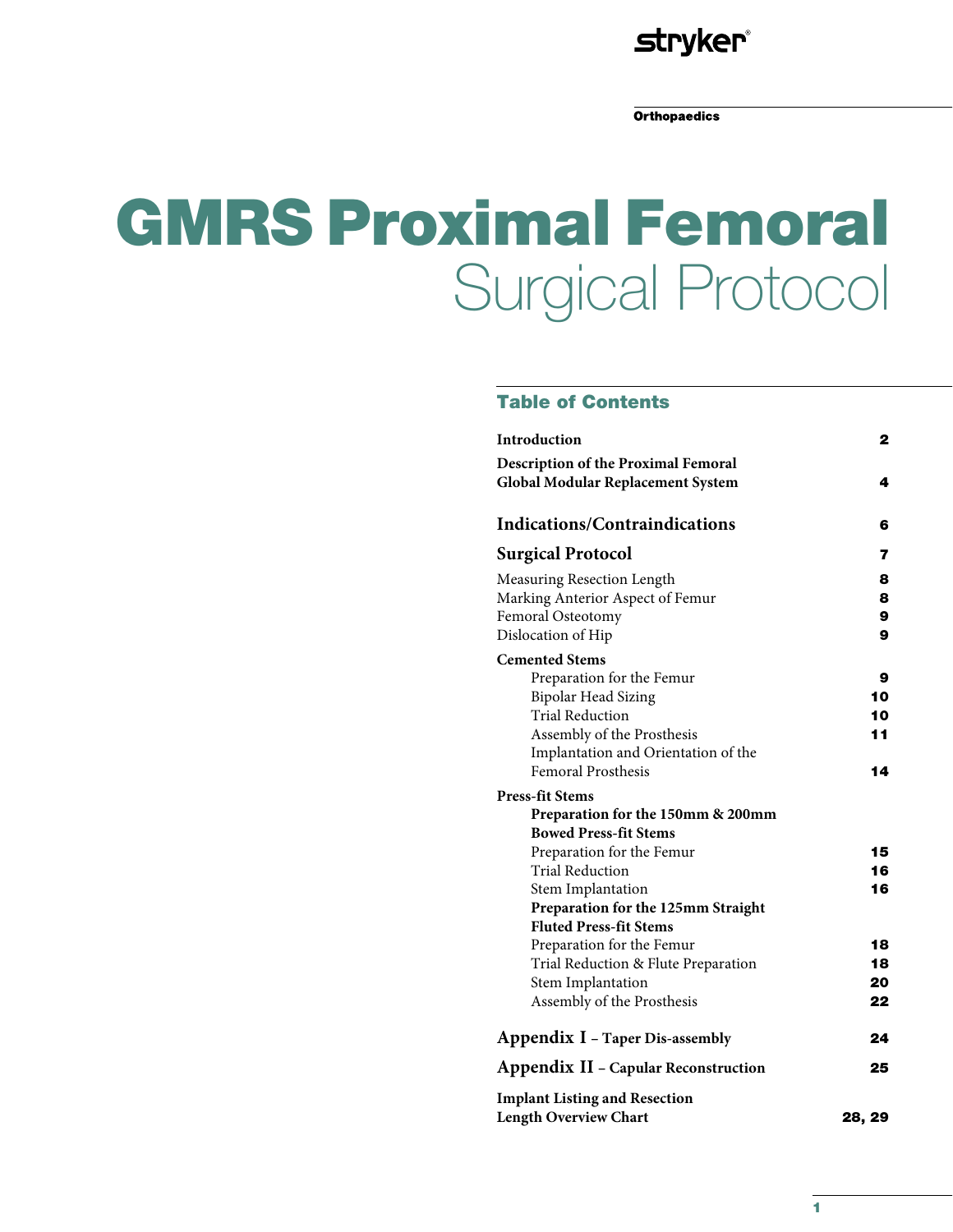

### Introduction

The GMRS Proximal Femoral Components are based on over a decade of clinical history. The neck length has been increased to improve range of motion and better meet the needs of various patient anatomies. The GMRS Proximal Femoral Components are fully compatible with all Stryker Cobalt–Chrome V40 femoral heads. GMRS is not indicated for use with any ceramic head. The components continue to be available in two configurations, standard and trochanteric, but are now also available in neutral, left and right anteverted orientations.

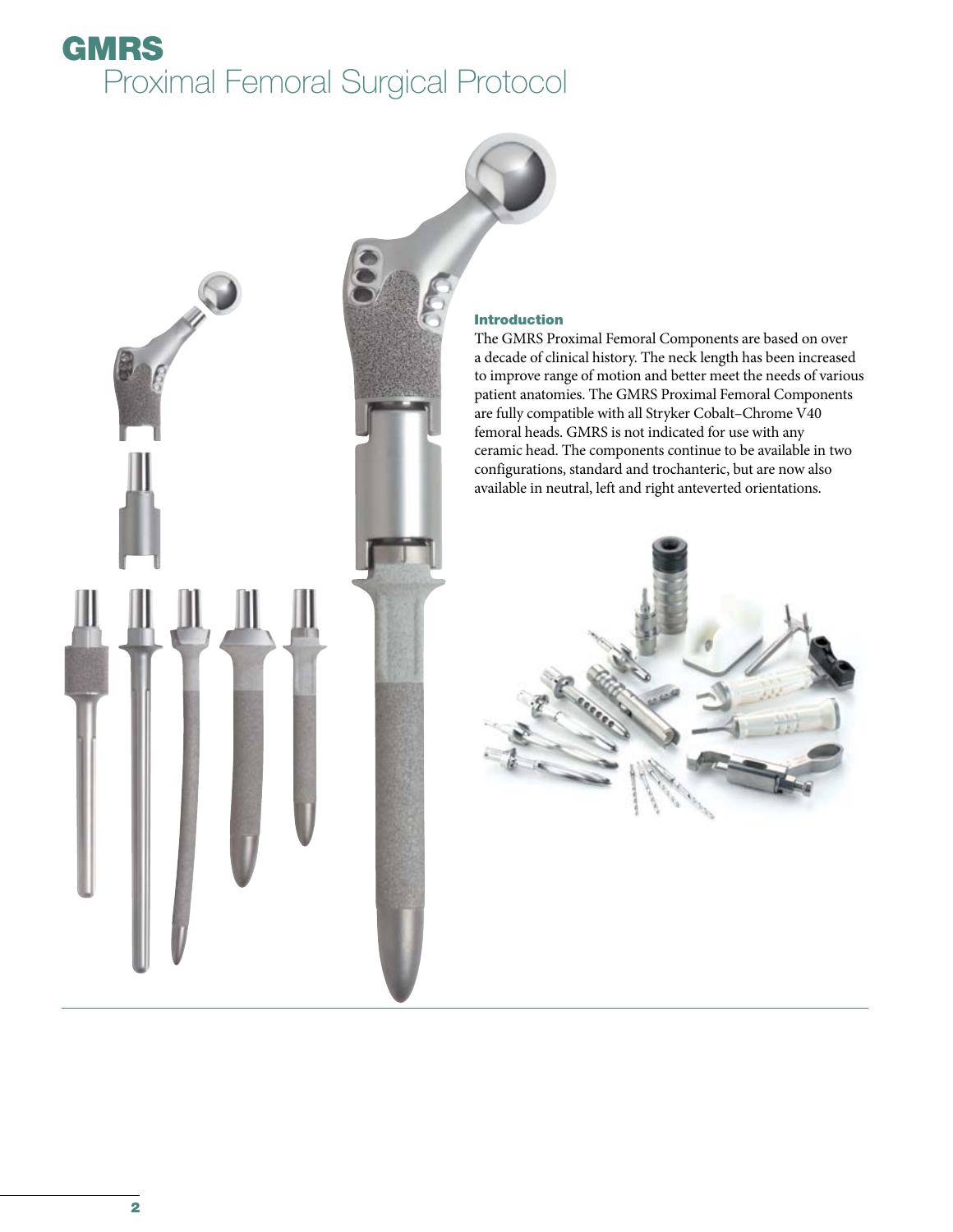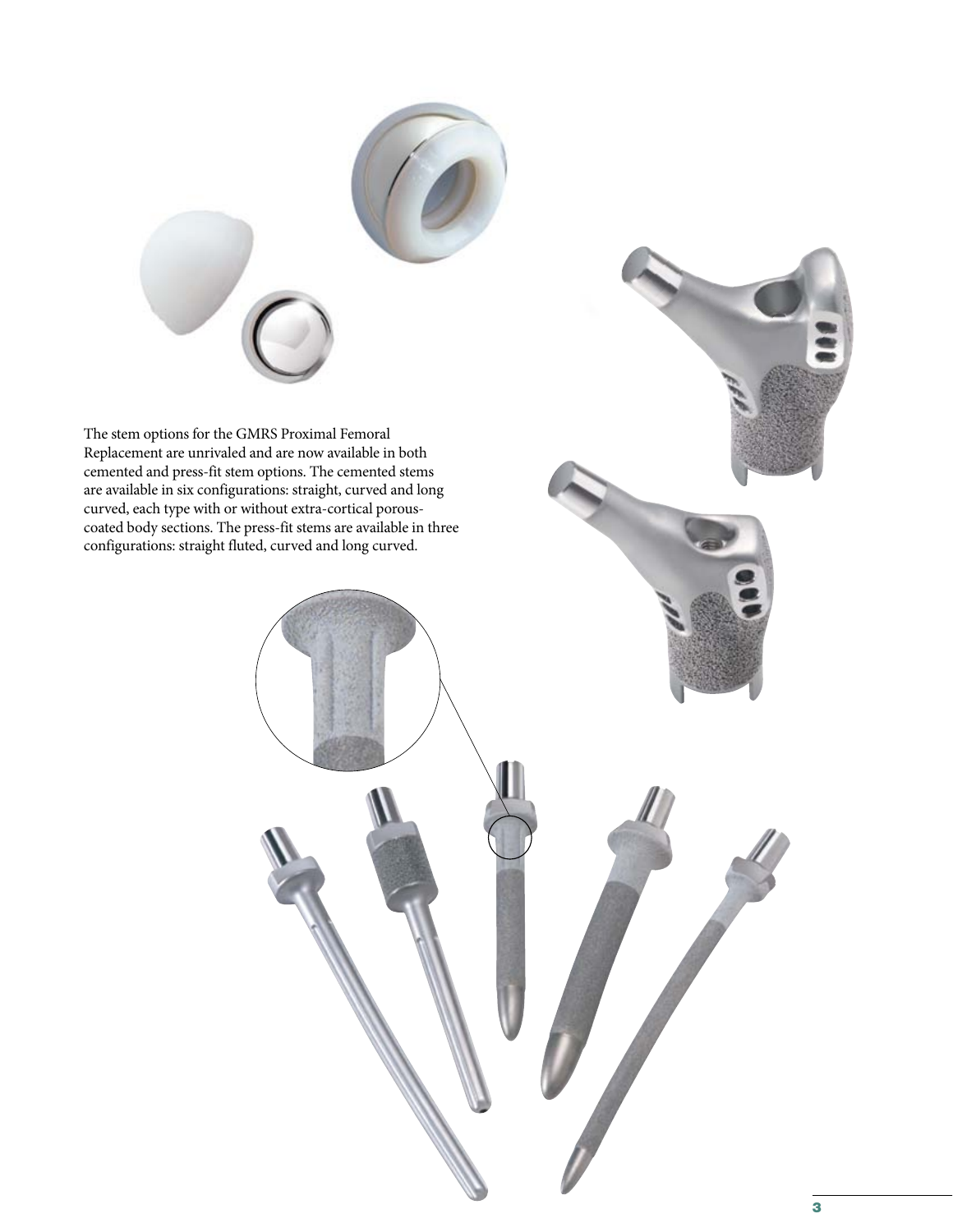# Description of the Proximal Femoral Global Modular Replacement System

### Proximal Femoral Components

The proximal femoral components are available in two styles, standard and trochanteric. The components are also available in three different configurations, neutral, left and right, for use with curved stems that may dictate the orientation of the component based on the anatomy of the femur. The left and right components incorporate **15° of anteversion**. All components have a replacement length of 70mm, which is measured to the center of the standard length (zero offset) femoral head. The components accept Stryker femoral head implants with the 5°40' taper (V40 femoral heads). The proximal femoral components have a 135° neck angle and fixation holes to re-attach the abductor mechanism.

### Extension Pieces

The extension pieces are used to extend the replacement length, and are available in 30mm through 80mm lengths in 10mm increments and 100mm through 220mm lengths in 20mm increments. This component features a male and a female taper to attach a stem to the proximal femoral component. The body segments have an overall diameter of 26mm. The extension pieces can be stacked to achieve the desired reconstruction length.



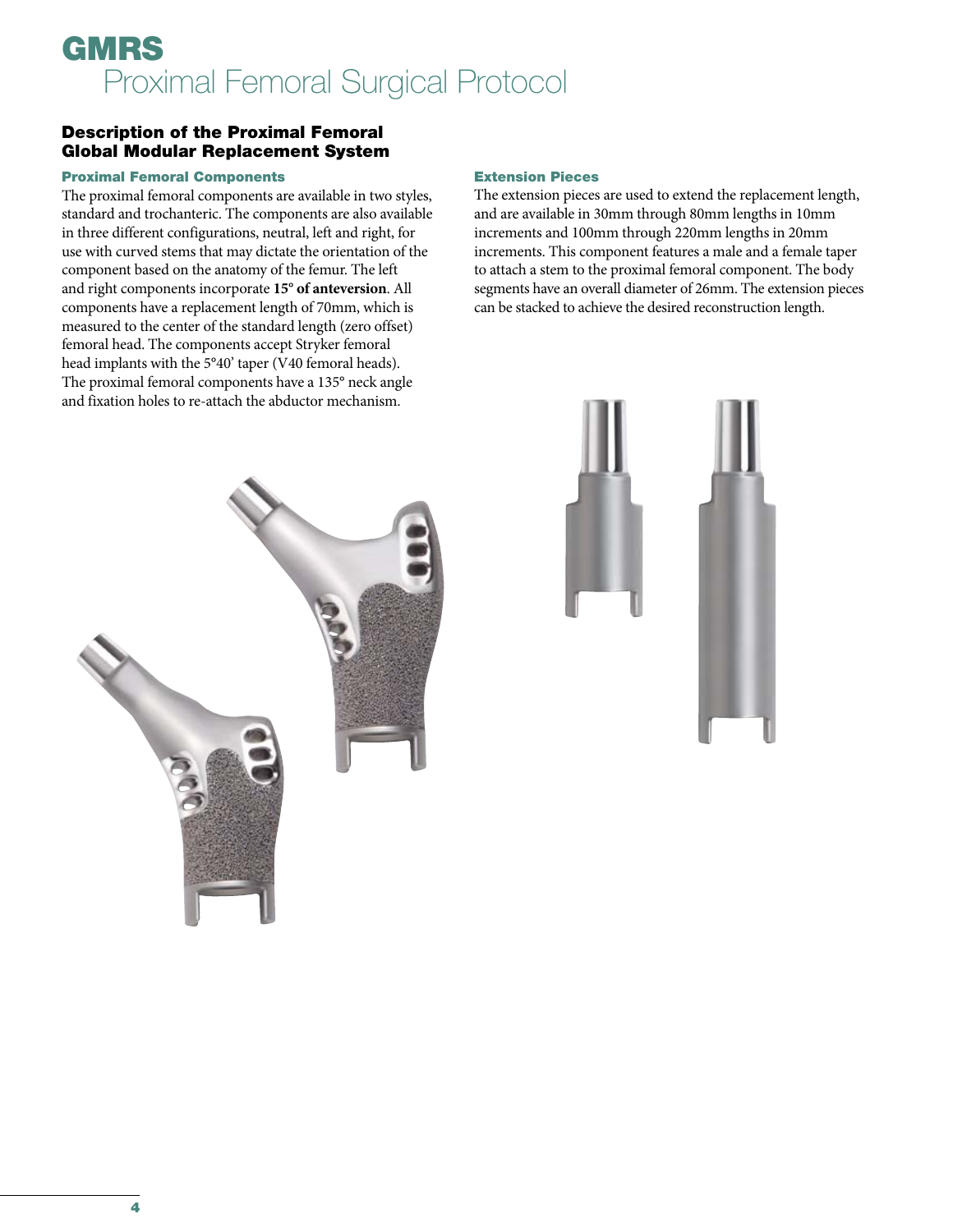#### Stem Components **Cemented Stems**

The cemented stems are available in two styles. The first style incorporates an extra-cortical porous-coated section with a 40mm replacement length. The stems are also available without the porous-coated section with a 11mm replacement length. The stems are available in the following diameters: 11, 13, 15 and 17mm. The cemented stems are available in both straight and curved configurations. They have a stem length of 127mm in both straight and curved configurations and have a stem length of 203mm in the curved configuration only. Optional cement centralizers are available for the 127mm long cemented stems. The cemented stems are manufactured from forged cobalt-chrome.



### **Press-fit Stems**

The press-fit stems are available in three styles: straight fluted (125mm stem length), bowed (150mm stem length) and long bowed (200mm stem length). The press-fit stems have a 11mm replacement length. The stems are made of titanium alloy with titanium plasma spray. The proximal 3cm of the stem is coated with PureFix hydroxylapatite (HA). The stems are available in diameters 11-19mm in 1mm increments.



#### Trial Components

The implant system is complemented with a complete set of trial components. The trial components are replicas of their corresponding implants; however, they have non-locking trunnions. **The metal trials are satin-finished so that they can easily be distinguished from the prosthesis.** The extension piece trials are made of plastic. The 30mm extension piece trial can be mated with the trial cemented stems without the extra-cortical porous coating to trial for the cemented stems with the extra-cortical porous coating.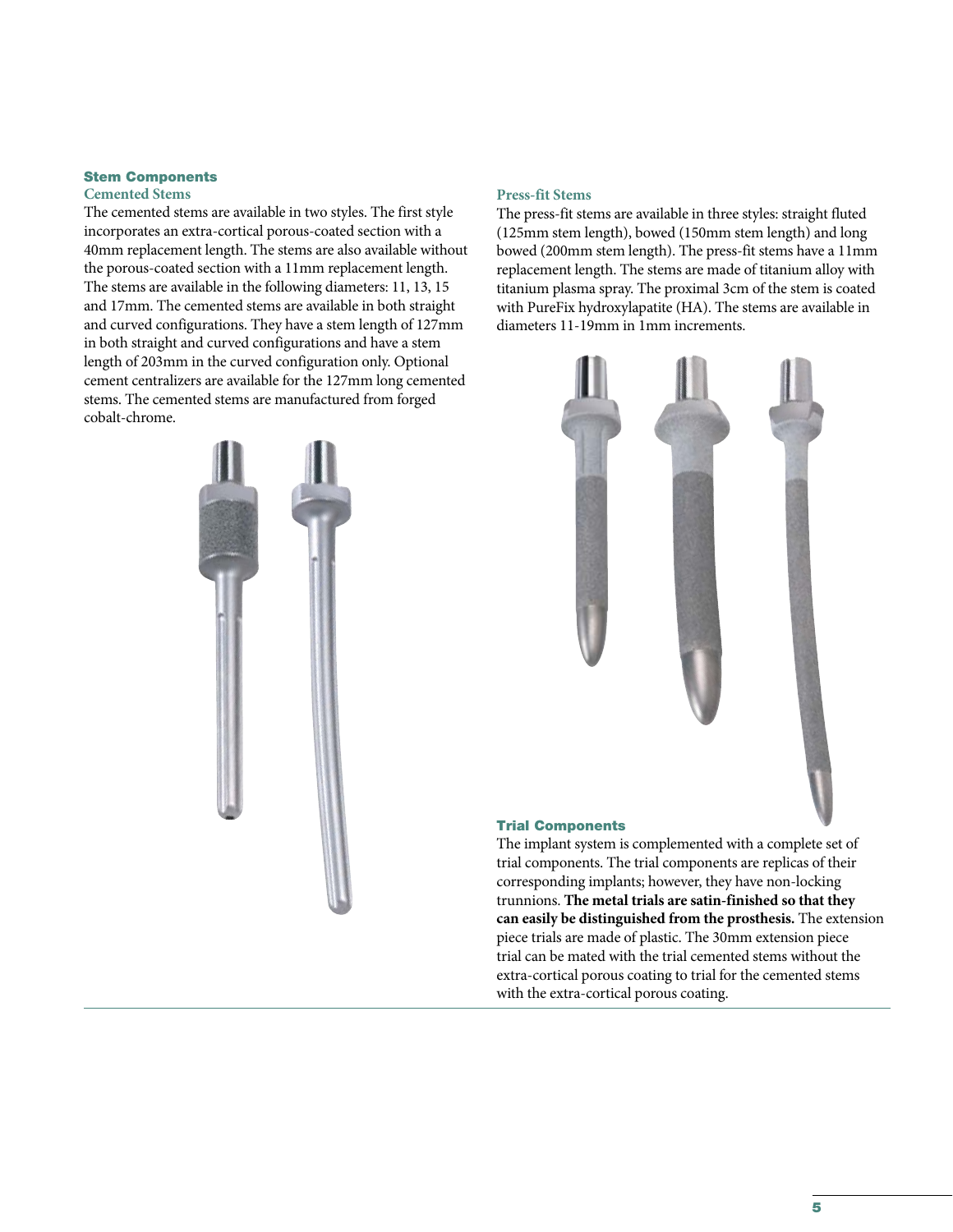# Indications

The Modular Replacement Systems are intended for use in patients requiring extensive reconstruction of the hip joint and or knee joint, including knee fusions, necessitated by extensive bone loss due to trauma. Failed previous prosthesis and/or tumor resection.

# Contraindications

### **A.** As related to Bone Tumors:

Not all bone tumors may be treated successfully by segmented resection. Any condition on that may have already resulted in either local or distant spread of the tumor may be a contraindication. Examples of such conditions include:

- 1. Pathological fractures;
- 2. Overt infection;
- 3. Inopportune placement of biopsy incision: and,
- 4. Rapid disease progression beyond a respectable margin.

Each patient must therefore be individualized and carefully evaluated by appropriate staging techniques prior to consideration of segmental replacement.

- **B.** As related to Failed Previous Prosthesis and Trauma:
- 1. Any active or suspected latent infection in or about the operative joint.
- 2. Any mental or neuromuscular disorder which would create an unacceptable risk of prosthesis instability, prosthesis fixation failure, or complication in post-operative care.
- 3. Bone stock compromised by disease, infection or prior implantation, which cannot provide adequate support and fixation of the prosthesis.
- 4. HA coated stems are contraindicated in situations where bone stock is inadequate to support press for application.

### **Warnings and Precautions:**

See package insert for warnings, precautions, adverse effects and other essential product information.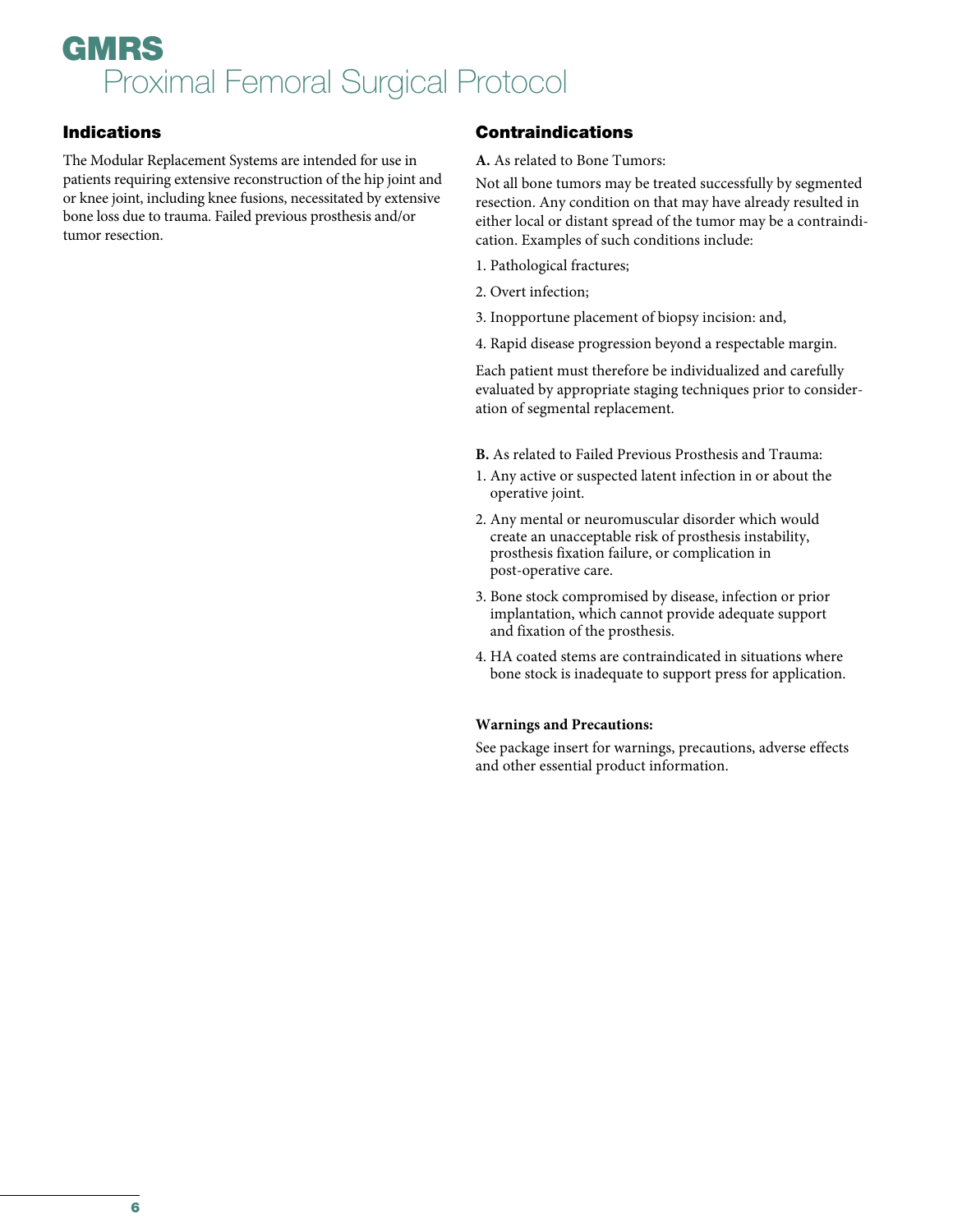

**Orthopaedics** 

# GMRS Proximal Femoral Surgical Protocol

**Global Modular Replacement System** Proximal Femoral Resection for Large Segmental Replacements

This publication sets forth detailed recommended procedures for using Stryker Orthopaedics devices and instruments. It offers guidance that you should heed, but, as with any such technical guide, each surgeon must consider the particular needs of each patient and make appropriate adjustments when and as required.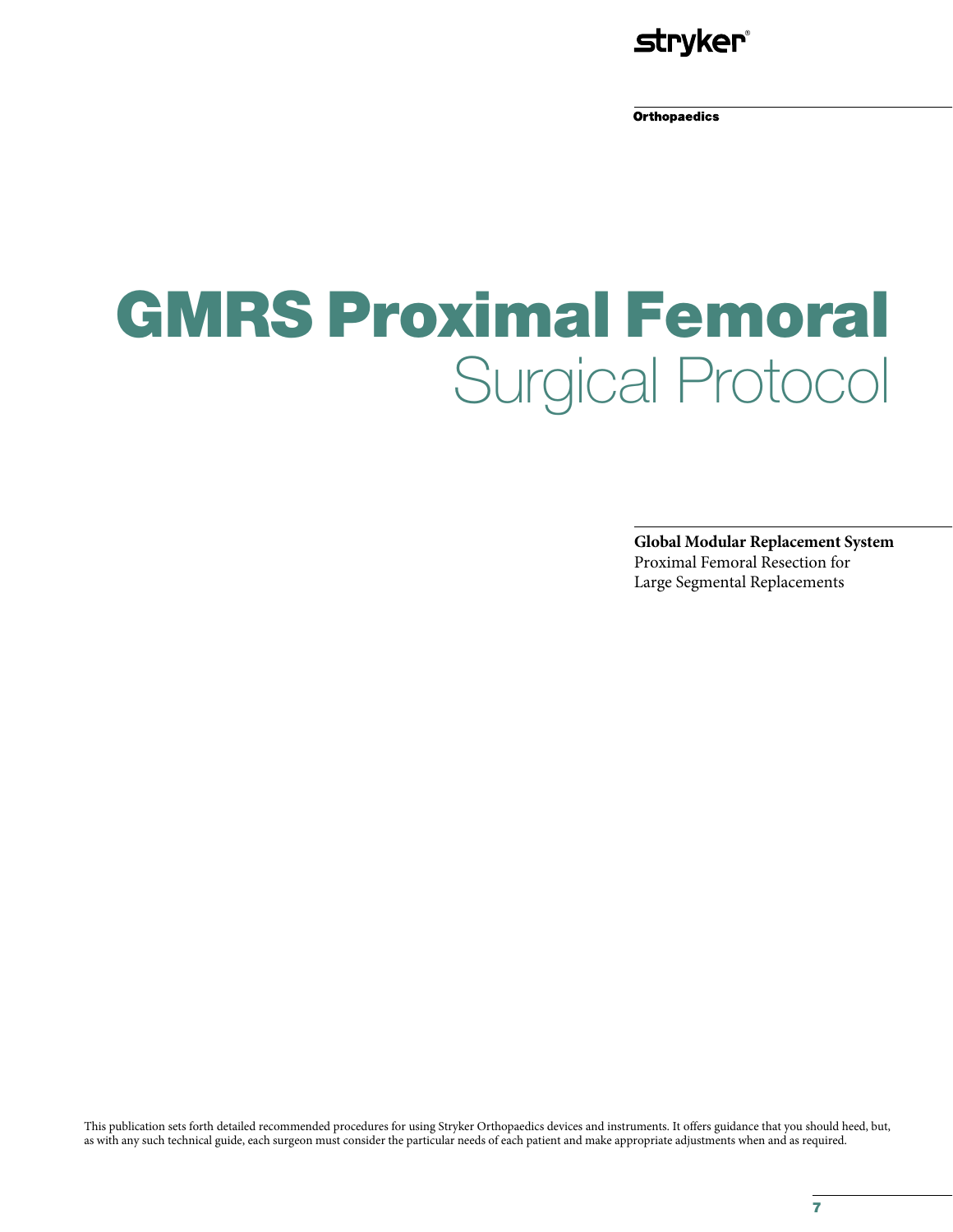1





# Surgical Protocol

#### Measuring Resection Length

Pre-operative planning is imperative to determine the appropriate resection location and is typically measured from the tip of the greater trochanter. The **proximal femoral template** can be used to guide the resection to a level that can be reproduced by the available implants (**Figure 1**). The template has markings on both sides, which indicate the resection lengths for the various constructs. The lateral side of the template has markings, which indicate the resection lengths for an assembly including a stem with the porous-coated section. The medial side of the template has markings, which indicate the resection lengths for an assembly including a stem without the porouscoated section. The numbers (30, 40, 50, etc.) indicate the available extension piece lengths that can be inserted in between the stem and the proximal femoral component to achieve the desired resection length. If the desired resection length best lines up with the 'N' on the template, no extension piece is used, i.e., either stem style is assembled directly to the proximal femoral component. A 1/8" diameter drill can be inserted into the center of the femoral head. The template can then be placed over the drill pin to evaluate femoral head offset in addition to resection length. Once the desired resection length is determined, the anterior cortex of the femur is marked with a bovie or similar device to indicate the resection level.

**CALIBRATION** 

### Marking Anterior Aspect of Femur

2

A longitudinal line representing the anterior point on the femur should now be marked distal to the resection level to aid in rotational orientation of the prosthesis (**Figure 2**). A guide to the placement of this mark is the linea aspera on the posterior aspect of the femur. The anterior mark should be a line formed at the intersection of a sagittal plane passing anteriorly through the linea aspera and the anterior cortex of the femur.

6496-9-070 Proximal Femoral Template

GMRS Tray No: 1A

Note: Frame color around each instrument indicates the corresponding GMRS instrument tray color.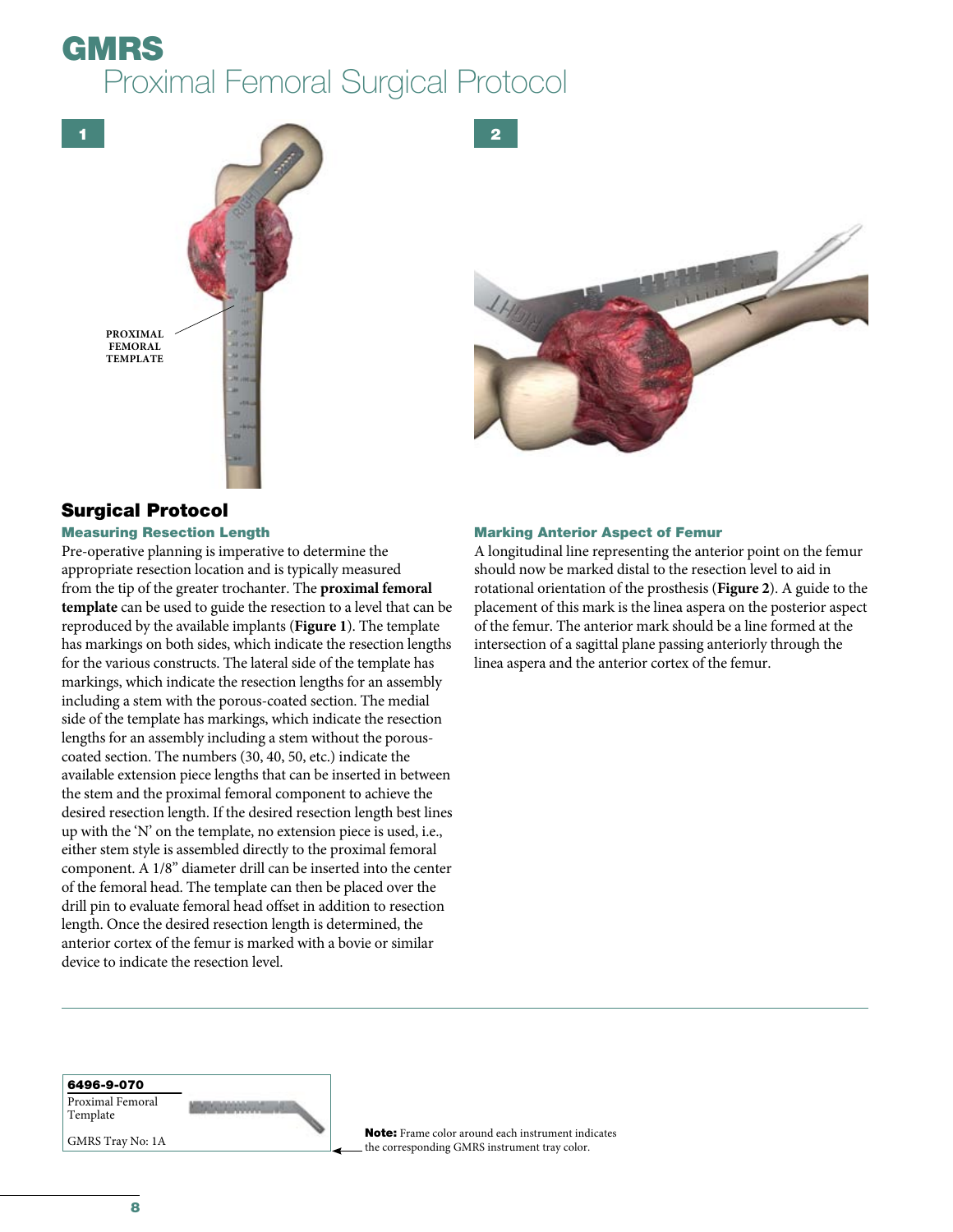3





#### Femoral Osteotomy

The remaining soft-tissue attachments around the femur are transected. A malleable retractor is placed medially to the femoral shaft to prevent inadvertent injury to the soft-tissue structures. An oscillating saw or other cutting device is used for the osteotomy (**Figure 3**). The cut should be at a right angle to the shaft. It is important not to distract the extremity following removal of the proximal femur in order to avoid placing tension on the sciatic nerve and the femoral vessels.

SURGICAL TIP: **It is preferable to resect the femur a millimeter or two proximal to the marked resection level. This will allow the face reamer (see Figure 4) to plane accurately up to the mark at a 90° angle.**

#### Dislocation of Hip

The hip is dislocated either anteriorly or posteriorly, depending on the approach used.

# Cemented Stems

4

### **Preparation of the Femur**

A flexible guide wire is inserted into the femoral canal. Flexible reamers are utilized to widen the canal to the appropriate diameter. To permit an adequate cement mantle, the canal should be reamed to 2mm larger than the selected stem of the prosthesis. A **facing reamer** is used to plane the osteotomy site so as to ensure direct contact and accurate seating of the prosthesis upon the cortices. The correct facing reamer size is selected for the chosen stem to prepare the osteotomy site for the radius on the stem at the stem/seat junction (**Figure 4**).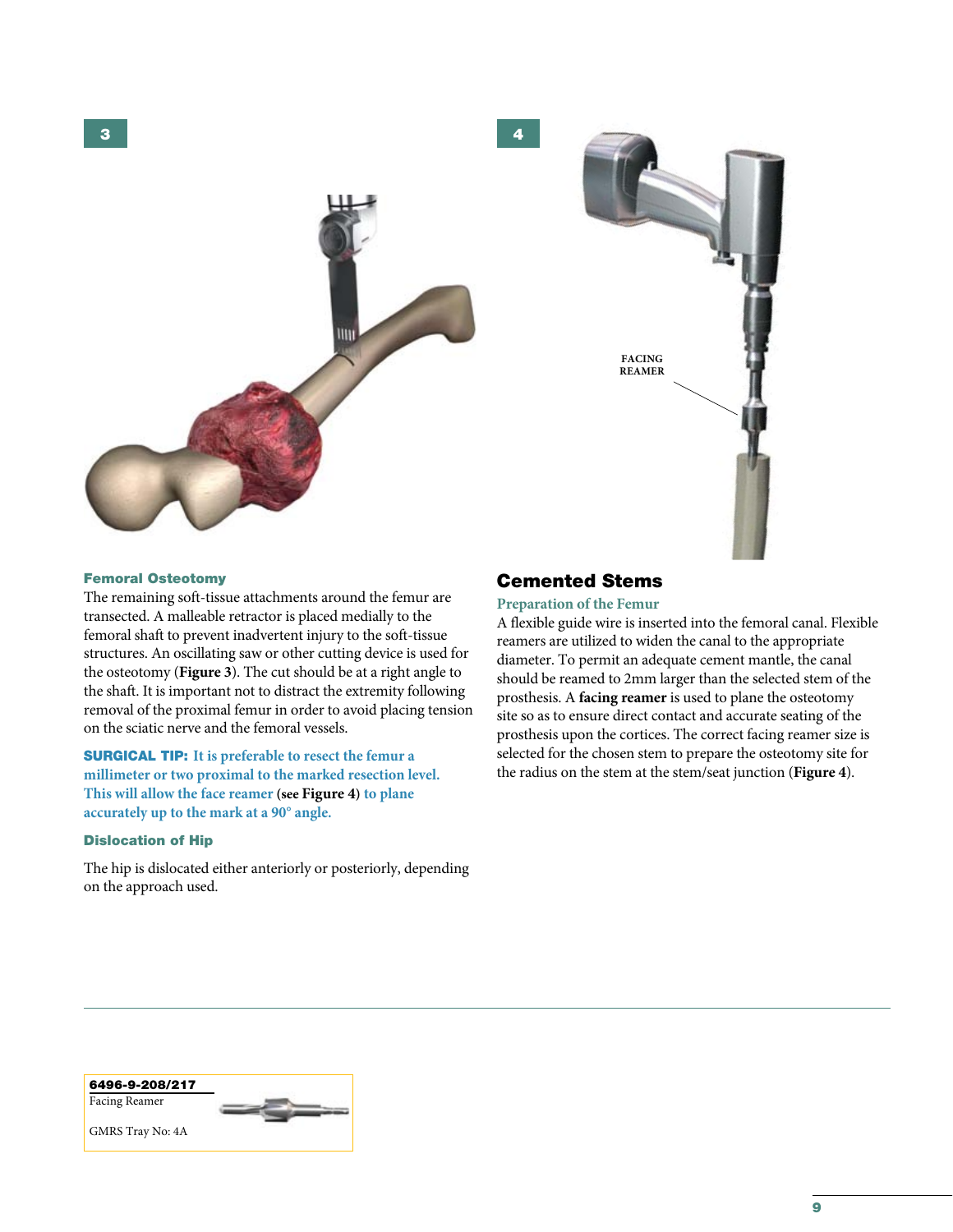## **Preparation of the Femur (continued)** 5

The chosen cemented stem trial is placed in the reamed femur to facilitate ease of insertion and appropriate cement mantle. If there is any difficulty, continue reaming until the trial fits freely in the canal, or re-assess stem size. It is extremely important to verify the close apposition of the seat of the cemented stem trial to the proximal femoral cortex. Optional cement centralizers are available for the 127mm long cemented stems. The last size flexible reamer used corresponds to the diameter of the distal centralizer necessary for correct positioning of the stem tip.

### **Bipolar Head Sizing**

A trial UHR Bipolar femoral head prosthesis is chosen, based on the measurement taken from the femoral head that has been resected. The trial is utilized to test the "suction" fit of the head in the acetabulum. Full seating of the trial should be checked. **It is important to pull the remaining capsular structures over the attempted head reduction to try to re-create the suction fit**. The trial should however still move freely in the acetabulum.

NOTE: It is suggested that the detailed Surgical Technique for the UHR Bipolar system be reviewed. If an acetabular component is being implanted, then the appropriate surgical technique should be reviewed.



# **Trial Reduction**

The purpose of the trial reduction is to determine the ease of insertion of the femoral prosthesis and bipolar components prior to cementing, and to determine whether the length of the prosthesis is appropriate. If the prosthesis is too long, too much tension will be placed upon the neurovascular structures. If it is too short, stability can be compromised. The parts that must be assembled to articulate the proximal femoral trial include: the **cemented stem trial**, **extension piece trial** (when needed based on resection length), **proximal femoral trial**, femoral head trial, and bipolar head trial. Place the appropriate head trial on the proximal femoral trial. The femoral heads are available in multiple neck offset options. Choose the option which reestablishes leg length and joint stability. The assembled trial prosthesis is then placed into the femoral canal. Assemble the UHR Bipolar trial onto the appropriate head trial; then reduce into the acetabulum (**Figure 5**).

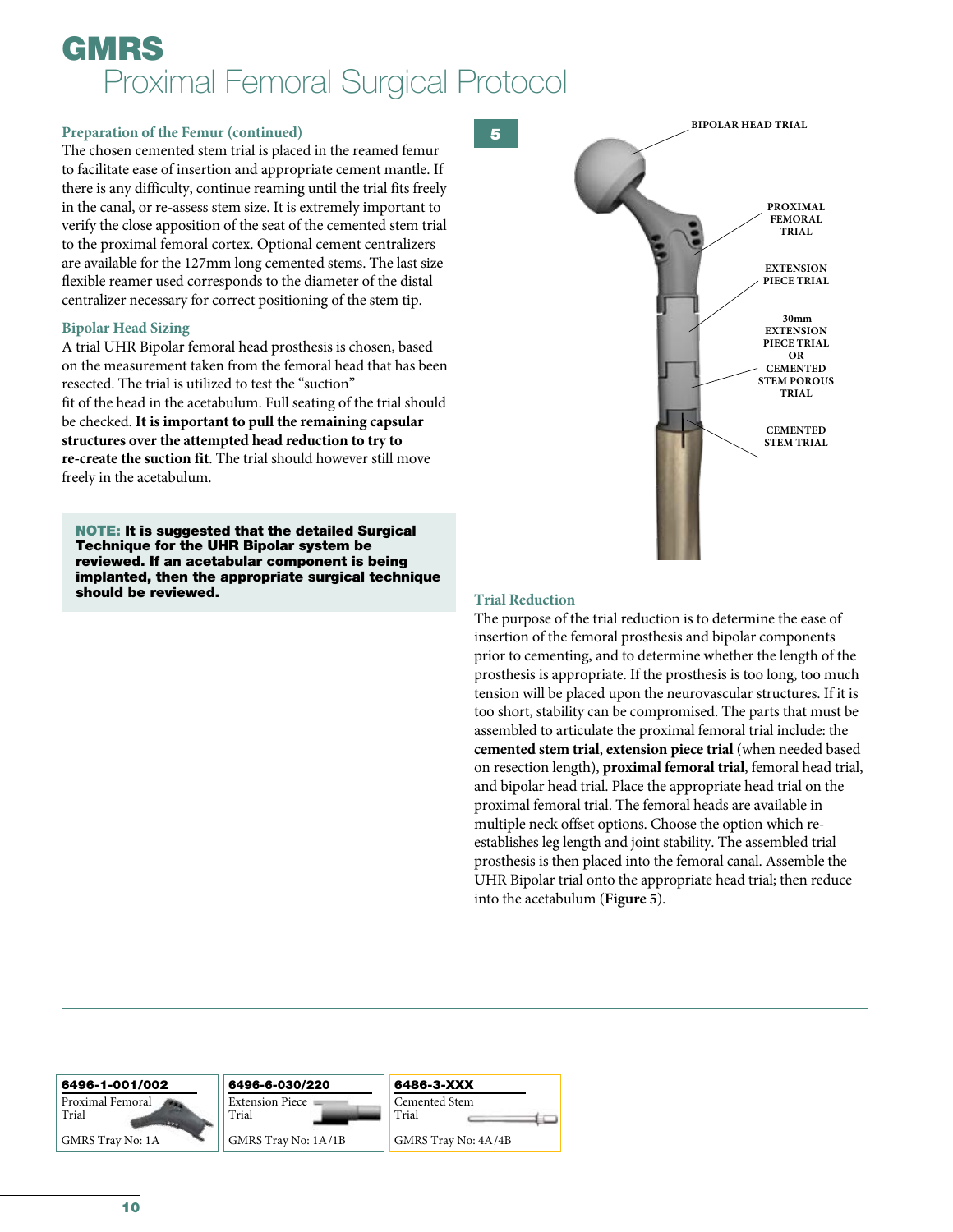### **Trial Reduction (continued)**

The proper anteversion of the trial assembly can be checked against the rotational alignment marks on the cemented stem trial. These marks can be used to aid in setting the appropriate anteversion of the prosthesis. As a guide to anteversion alignment, align the rotational alignment mark on the cemented stem trial with the rotational reference mark previously made on the anterior cortex of the femur, and antevert the prosthesis 10° to 15°. The linea aspera can also be used as a guide. Construct an imaginary sagittal plane that passes directly anterior, originating from the linea aspera. If a curved stem is used during the trial evaluation, the anteverted proximal femoral trials may need to be used since the orientation of the component may be dictated by the anatomy of the femur. If the evaluation identifies a rotation different than that already marked, an additional mark should be made or the rotation should be noted relative to the existing mark. The pulses are palpated distally. If the pulse is diminished, a shorter prosthesis is required. This will necessitate modifying the length of the prosthesis or removing additional bone from the femur. Range of motion of the hip joint is tested with the capsule pulled over the femoral head component. The prosthesis should be stable in flexion, adduction, and internal rotation. Fine-tuning of the prosthetic length can be performed with the selection of femoral head neck lengths available.

### **Assembly of the Prosthesis (Cemented)**

The femoral prosthesis consists of the cemented stem, extension piece (when needed based on the length of the reconstruction), the proximal femoral segment, and the femoral head. Check that the correct sizes of all components have been chosen before assembly. If necessary, it is acceptable to join two extension pieces to make up the necessary length.

When assembling a 127mm long cemented stem, the instruments used for the assembly of the prosthesis are the impaction tube, appropriate size impaction tube insert, 5-in-1 impactor and mallet.

NOTE: Before joining any of the tapers, make sure the male and female components are completely clean and dry.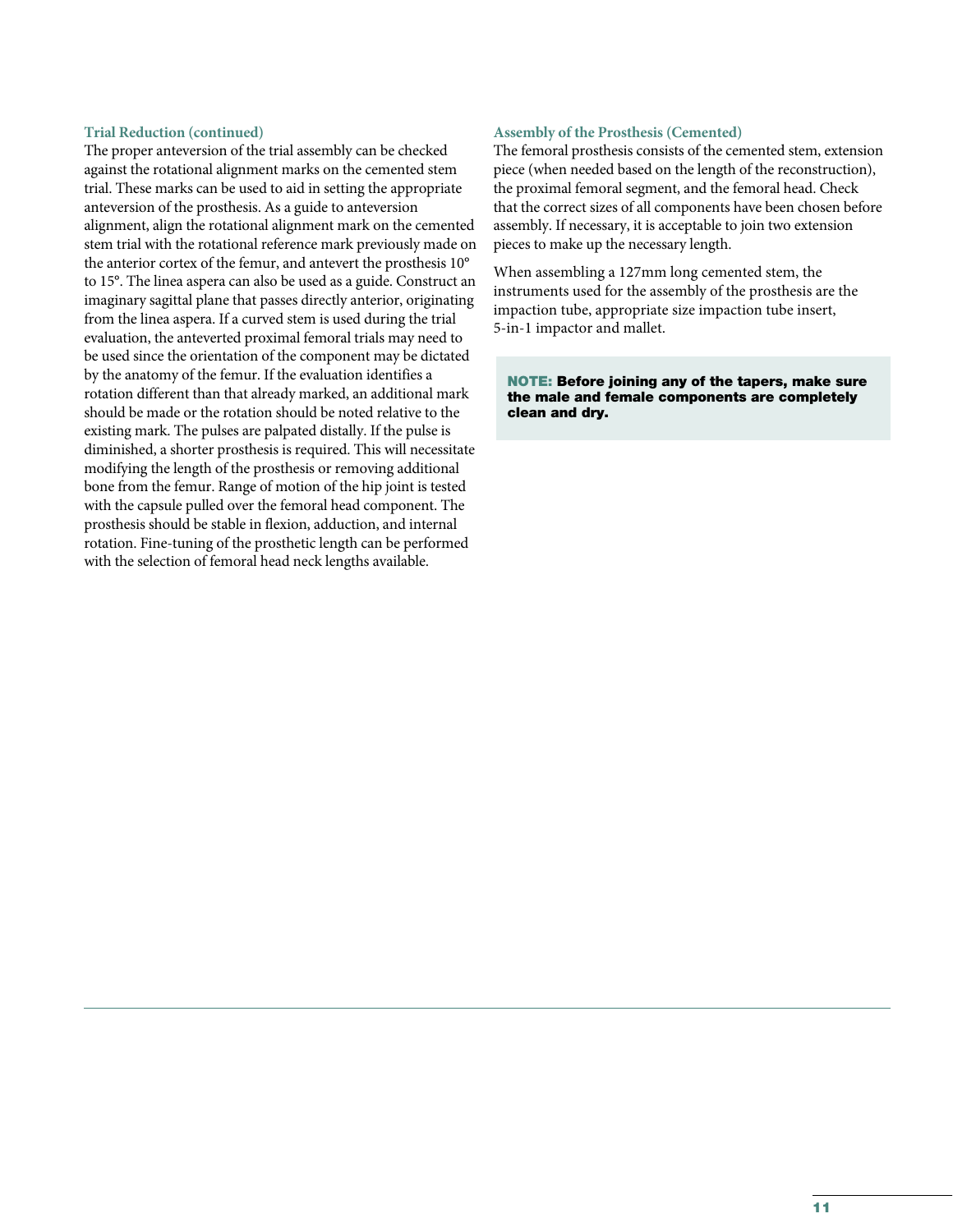



## **Assembly of the Prosthesis (Cemented) (continued)**

The cemented stem and extension piece are assembled first. The **impaction tube insert** corresponding to the stem diameter is assembled with the **impaction tube** base (**Figure 6**).

The cemented stem is placed into the impaction tube, and the extension piece body is mated with it (**Figure 7**). The femoral/tibial hole of the **5-in-1 impactor** is placed over the taper of the extension piece (**Figure 8**), and impacted with several swift blows of a **mallet** to lock the tapers. Next, the proximal femoral component is inserted onto the extension piece and the shoulder of the proximal femoral component is impacted by placing the 5-in-1 impactor against it and impacting with several swift blows of the mallet (**Figure 9**).

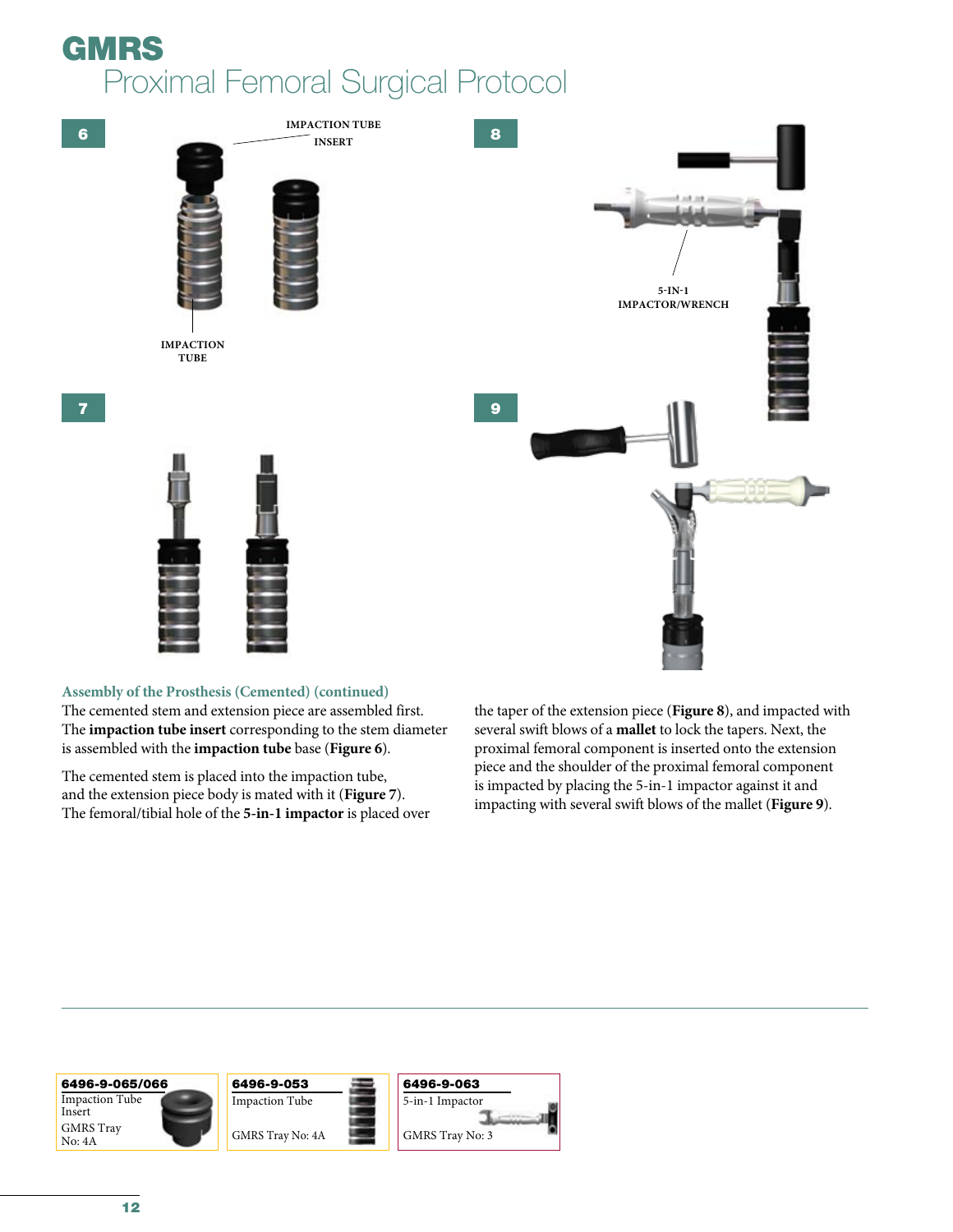



## **Assembly of the Prosthesis (Cemented) (continued)**

When assembling a 203mm long curved cemented stem, the instruments used for the assembly of the prosthesis are the impaction tube, appropriate size impaction tube insert, **impaction support block** and mallet (optional). The proximal femoral component is inserted into the impaction block. The extension piece, if required, is then inserted into the proximal femoral component and the cemented stem is either inserted into the extension piece or proximal femoral component. The impaction tube insert corresponding to the stem diameter is assembled with the impaction tube base and inserted over the stem.

The construct can be impacted together by either sliding the impaction tube over the stem as a slap hammer (**Figure 10**) or the impaction tube can be placed flush against the seat of the stem and impacted with several swift blows of the mallet (**Figure 11**). The appropriate femoral head is then impacted onto the proximal femoral trunnion. The UHR Bipolar is placed onto the femoral head.

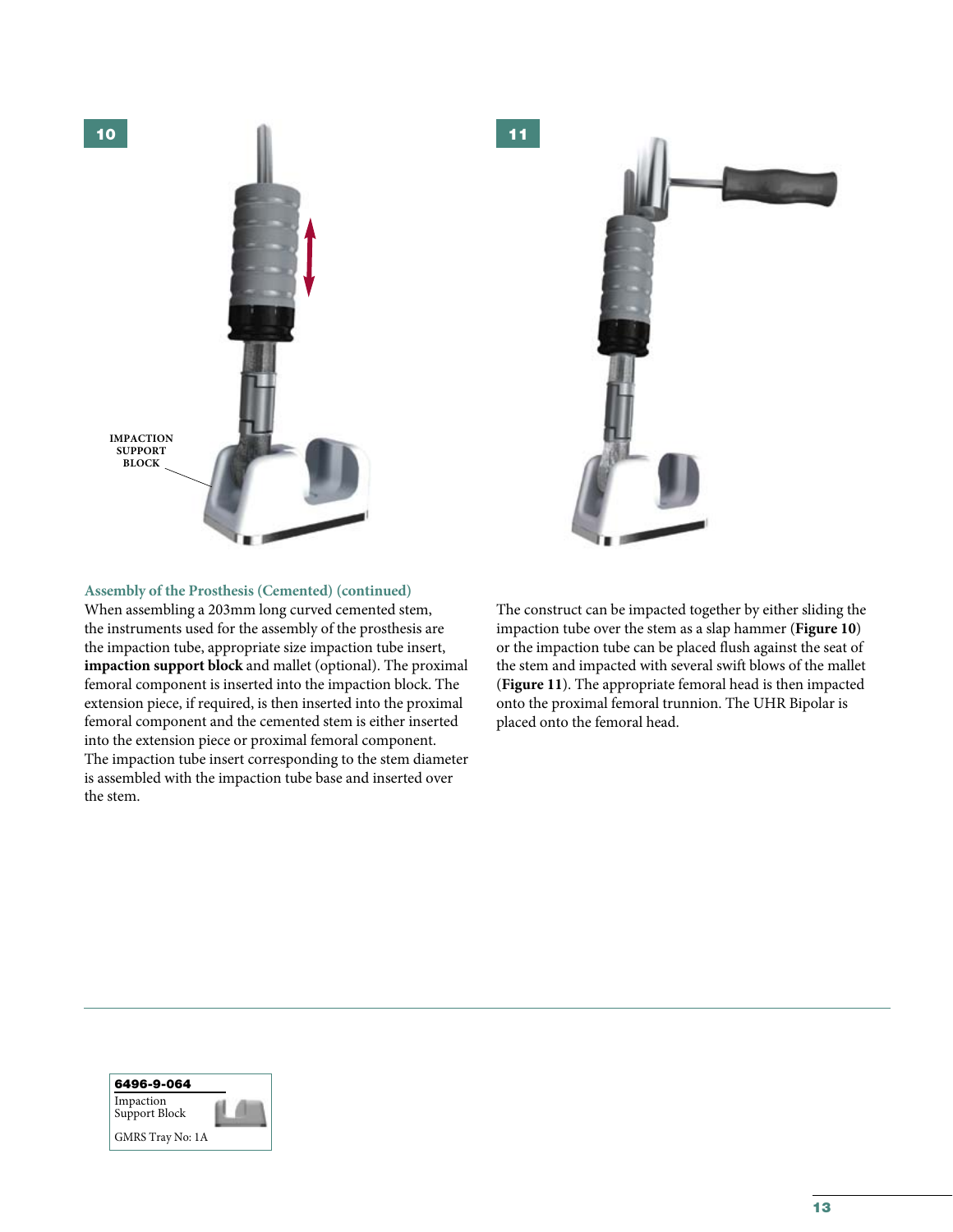

#### **Implantation and Orientation of the Femoral Prosthesis**

The femoral canal is thoroughly irrigated. A cement plug can be placed at the appropriate depth if the distal tip is still in the diaphysis. This depth is checked by inserting the trial femoral stem to verify complete seating. The femoral canal is again irrigated and dried. The soft-tissues, especially those that are near the neurovascular structures, are protected and packed off with wet lap pads. Surgical Simplex P bone cement is then mixed and injected into the canal to ensure complete filling of the canal. Some cement is then placed around the stem of the prosthesis.

NOTE: If a stem centralizer is not being used, plug the distal hole in the stem with bone cement. Failure to plug the hole may lead to increased porosity of the cement at the stem tip, where peak stress occur in the cement and may initiate cracks in the cement at the stem tip.

The orientation of the prosthesis is critical. As a guide to appropriate anteversion, align the rotational alignment mark on the femoral stem segment with the rotational reference mark previously made on the anterior cortex of the femur, and antevert the prosthesis 10° to 15°. The linea aspera can also be used as a guide. Construct an imaginary sagittal plane that passes directly anterior, originating from the linea aspera. If implanting a curved stem with an anteverted proximal femoral component, the assembly will not need to be rotated since the anteversion is built into the proximal femoral component. The prosthesis is then inserted into the femoral canal at the proper anteversion until the stem seat is flush with the host bone at the osteotomy site **(Figure 12)**. Excess cement is removed from around the prosthesis. Care is taken to prevent cement from getting into the porous-coated area on the stem. The prosthesis is firmly held in place while the cement cures.

CAUTION: The prosthesis should be slowly inserted into the canal. Rapid insertion can pressurize the canal and can lead to a fat embolism which can be fatal immediately or in the post-operative period. The anesthesiologist should be alerted and prepared for this possible event.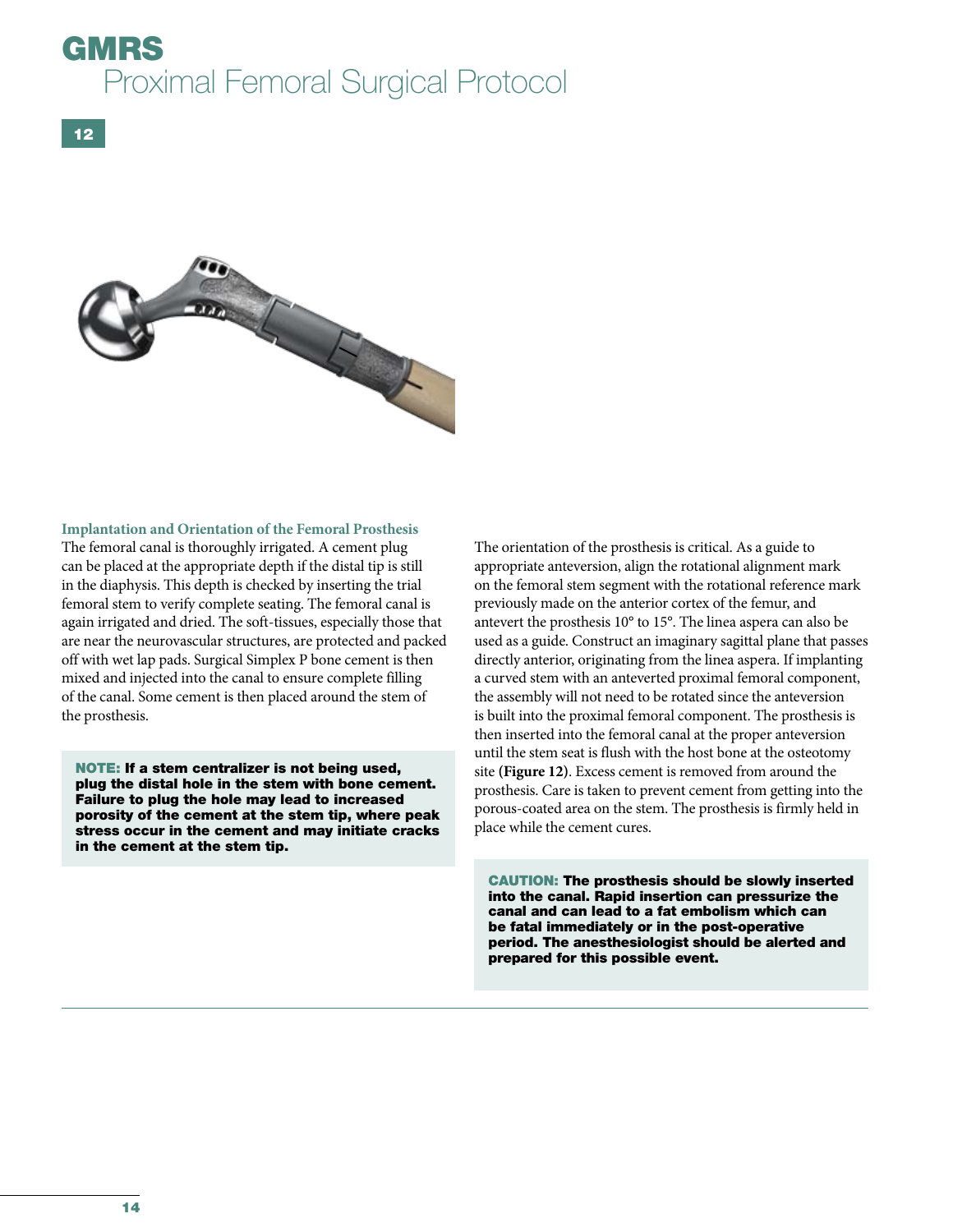

14



# Press-fit Stems

NOTE: The GMRS Press-fit stems may not be appropriate for all resection levels. Extremely long or very short resections, where the majority of the stem length exists in the proximal or distal metaphysis, may not obtain a sufficient press-fit. The press-fit stem must be engaged in sufficient bone stock to support the device.

## Preparation for the 150mm and 200mm Bowed Press-fit Stems

#### **Preparation of the Femur**

Flexible reamers are used to prepare the intramedullary canal to accept the anteriorly bowed press-fit stems. To determine the appropriate size flexible reamer, it is necessary to know the stem diameter planned for pre-operatively. Select the diameter of a flexible reamer starting with a size at least one to two millimeters smaller than the templated size. Use flexible reamers that are available in 0.5mm increments only. Progressively ream under power until resistance and cortical chatter is encountered (**Figure 13**). If good cortical contact is not achieved with initial reaming, increase the reamer diameter in 0.5mm increments until cortical contact is achieved. Ream until the desired stem length depth groove aligns with the femoral resection and the axial center of the canal. Mis-match of the implant curvature with the prepared canal may prevent the prosthesis from fully

seating. Therefore, the surgeon may choose to additionally flexible ream 1mm to 2mm greater than the diameter of the intended stem

or the surgeon may choose to implant a stem 1mm to 2mm smaller than the diameter of the final flexible reamer if cortical wall thickness is of concern. However, under-reaming is recommended by 0.5mm smaller than the stem size selected for implantation to ensure a press-fit of the stem depending on bone quality and surgeon preference and/or requirements.

The stem trials can be used as a guide for selecting stem size and verifying complete seating of the implant. Note that the stem trials are 1.25mm smaller then the stem to be implanted. The implants are typically 0.25mm larger than their labeled size. Therefore, due to the recommendation of under-reaming by 0.5mm, the stem trials will only be 0.5mm smaller than the preparation or the last reamer used. (i.e. Trial engraved 15mm is actually 14mm in diameter for trialing for a 15.25mm stem in a canal reamed to 14.5mm). Once a stem diameter is determined, the appropriate size facing reamer should be used to prepare the osteotomy to ensure direct contact and accurate seating of the prosthesis upon the cortices (**Figure 14**).

Flexible reamers should always be used with a guide wire for guidance and removal in the event the reamer becomes lodged.

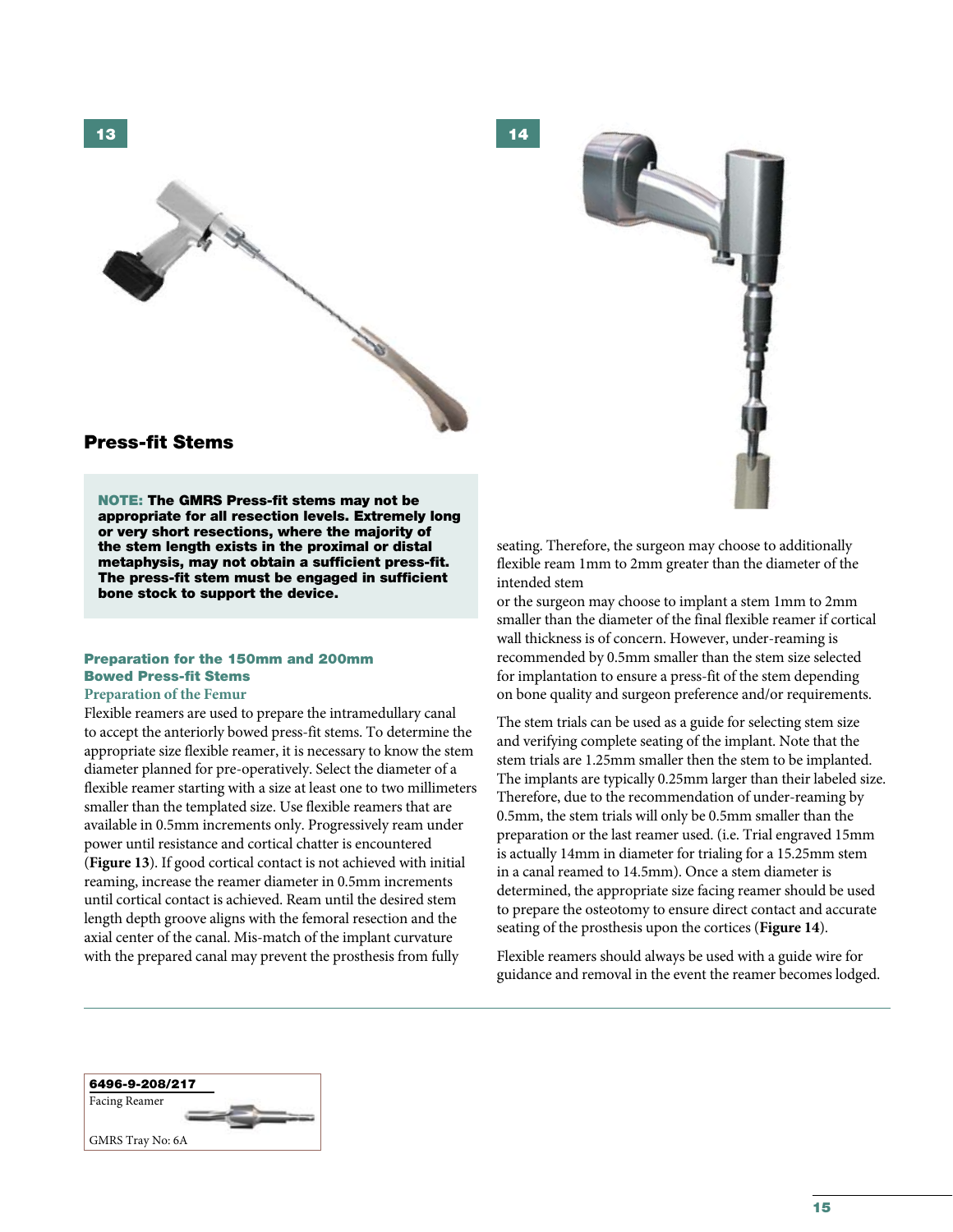

## **Trial Reduction**

The appropriate size **bowed press-fit stem trial** should be assembled to the appropriate length extension piece trial, if required, and the proximal femoral trial. Re-creation of leg length can now be verified, soft tissue tension elevated and circulation checked. The pulses are palpated distally. If the pulse is diminished, a shorter prosthesis is required. This will necessitate modifying the length of the prosthesis or removing additional bone from the femur. Range of motion of the hip joint is tested with the capsule pulled over the femoral head component. The prosthesis should be stable in flexion, adduction, and internal rotation. Fine-tuning of the prosthetic length can be performed with the selection of femoral head neck lengths available. As a guide to rotational orientation, align the rotational alignment mark on the stem trial with the rotational reference mark previously made on the anterior cortex of the femur (**Figure 15**). The linea aspera can also be used as a guide. The anteverted proximal femoral trials may need to be used since the orientation of the component may be dictated by the anatomy of the femur. If the evaluation identifies a rotation different than that already marked, an additional mark should be made or the rotation should be noted relative to the existing mark.

# **Stem Implantation**

Once the appropriate size stem has been selected, the implant can be assembled to the Command **stem inserter** by threading the instrument into the end of the male taper of the implant (**Figure 16**). As the inserter is threaded into the implant it is important to align the key on the end of the inserter with the slot in the end of the male taper of the stem. The knob should be hand tightened until the instrument is fully seated within the countersink of the implant (**Figure 17**).

#### 6496-5-111/219 Bowed Press-Fit Stem Trial GMRS Tray No: 6A/6B 6266-0-120 Stem Inserter GMRS Tray No: 3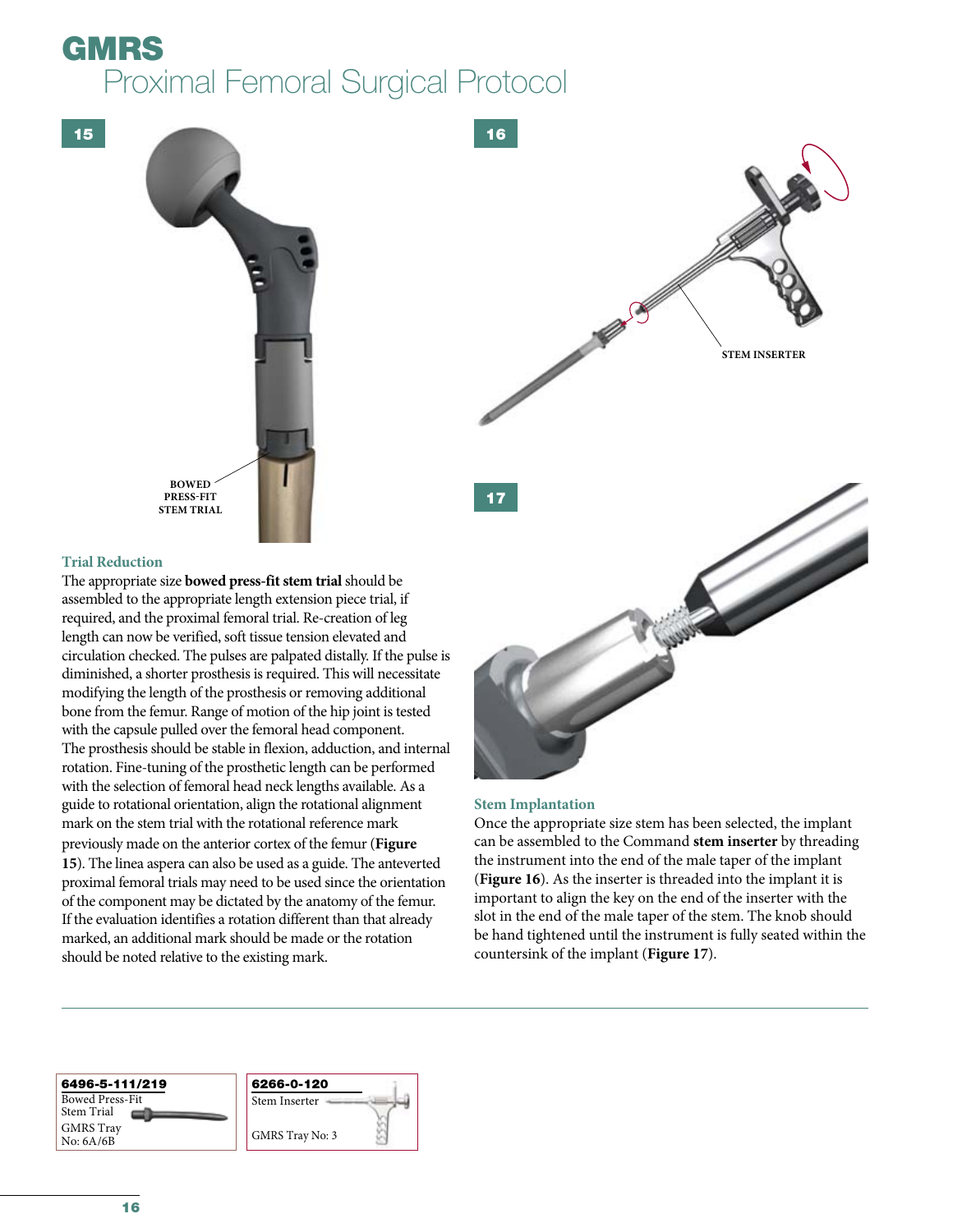

#### **Stem Implantation (continued)**

With the bow of the implant aligned in the same plane as the bow of the femur and the alignment mark of the implant in-line with the mark determined during trial reduction, the implant can be gradually impacted into the femur using the mallet (**Figure 18**). As the implant enters the femur and resistance increases, impaction may need to be halted temporarily to allow the cortices to relax. After a brief pause, impaction can be re-initiated until another segment of the stem enters the femur. Impaction may again need to be halted and the process repeated until the stem is fully seated. Orientation and rotation of the implant using the alignment mark must be monitored during the entire insertion process. The handle on the inserter can be used to guide or rotate the implant during insertion.

The progression of the press-fit stem into the canal should be monitored and should be consistent for each impact of the mallet. If the stem progression decreases significantly with each impact of the mallet, this may be an indicator that the stem is becoming lodged and may not be able to be fully seated. If too much resistance is encountered, the stem may need to be removed from the femur via impaction on the inserter or by removing the inserter and using the **McReynolds slap hammer** (**Figure 19**). The canal can then be reamed up by 0.5mm using the flexible reamers. Mis-match of the implant curvature to the femoral curvature may require repeating this process until the canal is reamed as much as 2mm larger than the stem diameter to be implanted.

NOTE: Much caution should be taken to prevent fracturing or splitting the femur. Prophylactic cabling may be required prior to impacting the stem to prevent fracture of the femur.

Proceed to **page 22** for assembly of the press-fit prosthesis.

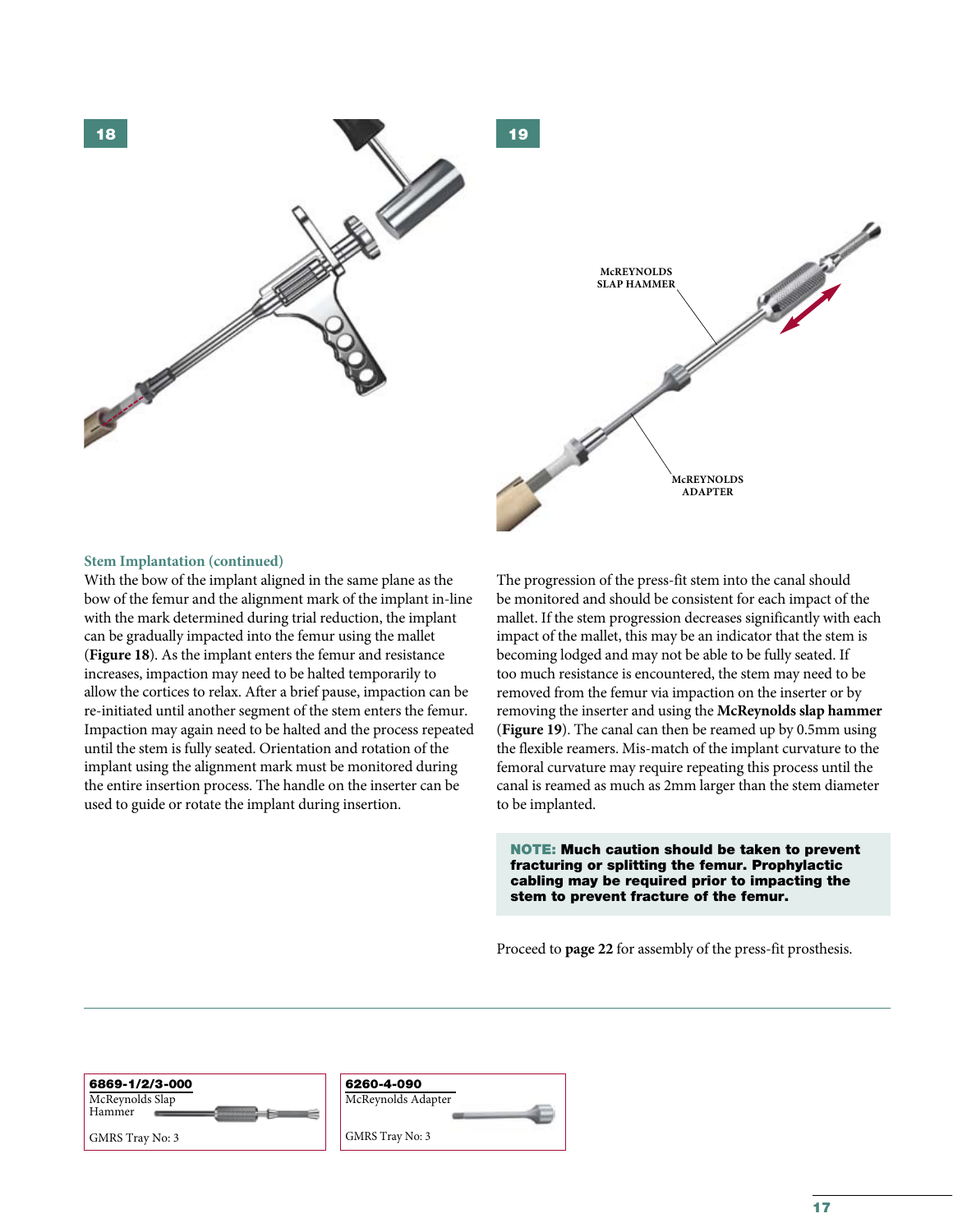20



# Preparation for the 125mm Straight Fluted Press-fit Stems

**Preparation of the Femur**

Designated **press-fit trial/reamers** are provided for the preparation of these stems. These trial/reamers are available in 0.5mm sizes and step in 1mm increments (i.e. 10.5, 11.5, etc.). To determine the appropriate size trial/reamer, it is necessary to know the stem diameter planned for pre-operatively. Select the diameter of a trial/reamer starting with a size at least one and a half to two and a half millimeters smaller than the templated size, if possible. Insert the trial/reamer into the **reamer driver** and progressively ream under power until resistance and cortical chatter is encountered (**Figure 20**). If good cortical contact is not achieved with initial reaming, increase the reamer diameter in 1mm increments until cortical contact is achieved. These reamers/trials prepare the canal 0.75mm undersize from the stem diameter to be implanted because the implants are typically 0.25mm larger than their labeled size. The final diameter trial/reamer chosen should be inserted fully such that it also face reams the osteotomy to ensure direct contact and accurate seating of the prosthesis upon the cortices. This final diameter trial/reamer is disconnected from the power and left in the intramedullary canal as the trial stem.

# **Trial Reduction and Flute Preparation**

The stabilization handle or a wrench can be used to rotate the trial/reamer counter-clockwise until the rotational alignment mark aligns with the mark previously made on the anterior cortex. An extension piece trial, if required, and the proximal femoral trial are then assembled onto the trial/reamer (**Figure 21**). Re-creation of leg length can now be verified and circulation checked. The pulses are palpated distally. If the pulse is diminished, a shorter prosthesis is required. This will necessitate modifying the length of the prosthesis or removing additional bone from the femur. Range of motion of the hip joint is tested with the capsule pulled over the femoral head component. The prosthesis should be stable in flexion, adduction, and internal rotation. Fine-tuning of the prosthetic length can be performed with the selection of femoral head neck lengths available. If the evaluation identifies a rotation different than that already marked, an additional mark should be made or the rotation should be noted relative to the existing mark.

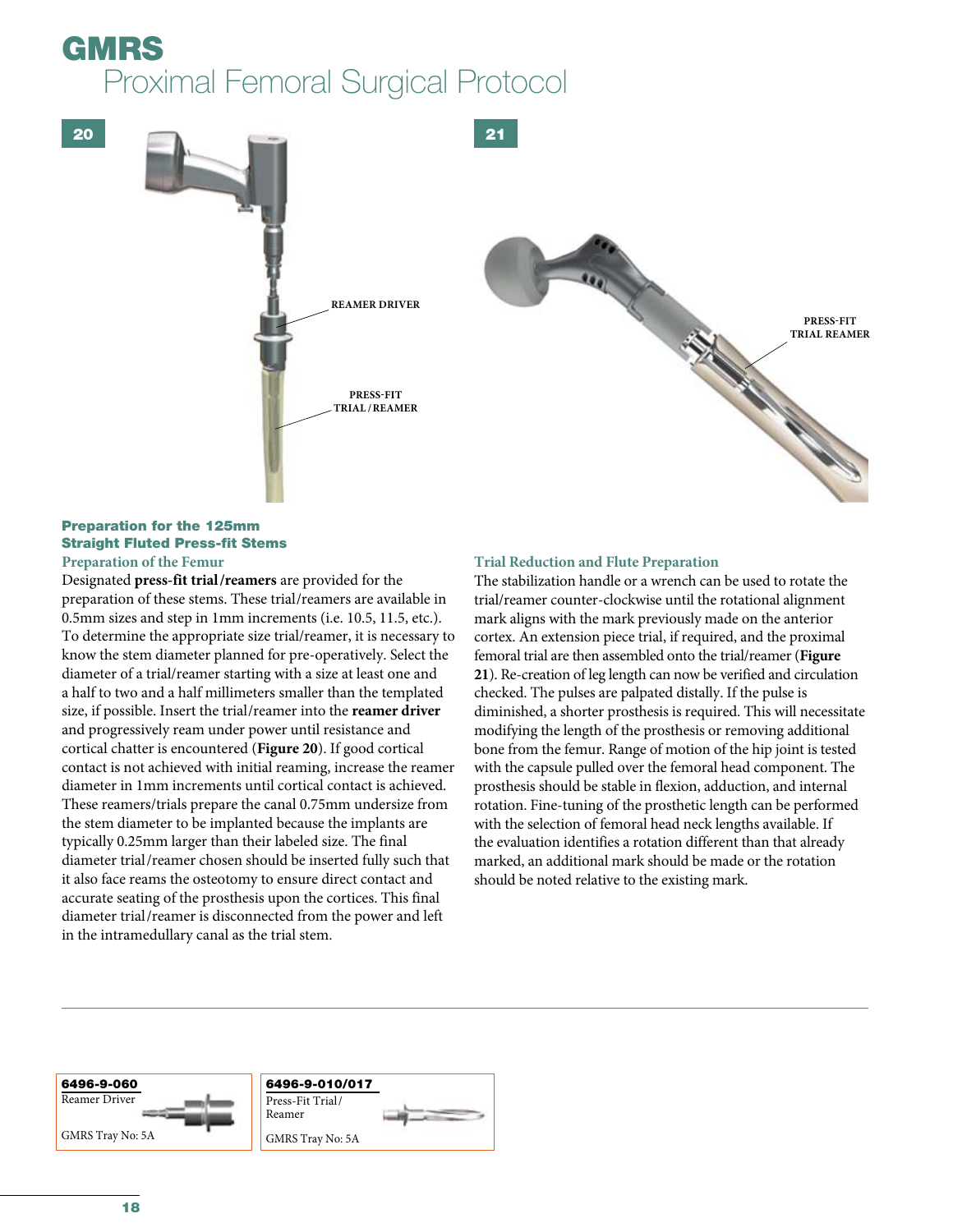

### **Trial Reduction and Flute Preparation (continued)**

Once the rotation is determined, the extension piece trial, if required, and proximal femoral trial are removed from the trial/ reamer leaving the trial/reamer at its orientation within the canal. The **stabilization handle** is inserted through the elongated hole perpendicular to the flats of the trial/reamer and held to prevent rotation of the trial/reamer during flute preparation. While holding the stabilization handle, the **headless pin driver** is used under power to insert the first **flute drill** through any one of the holes in the trunnion of the trial/reamer (**Figure 22**). This first drill is left in place to lock the rotation of the trial/reamer.

Additional flute drills are inserted into the remaining holes leaving each drill in place once it reaches its depth stop (**Figure 23**). Once all four drills have been inserted, each drill and the trial/reamer can be removed using the pin puller.

If the intramedullary canal has been reamed up using the 17.5 or 18.5mm trial/reamer, then the trial/reamer must be removed upon completion of the trial reduction and the appropriate size **drill guide** inserted and the flutes prepared using the drills and stabilization handle in the same manner mentioned above (**Figure 24**).

| 7650-1035           | 6496-9-058              | 6496-9-047/048                                                        | 6496-9-059                     |
|---------------------|-------------------------|-----------------------------------------------------------------------|--------------------------------|
| Headless Pin Driver | Flute Drill             | Drill Guide<br><b><i><i><u><i><u><b>AAAAA</b></u></i></u></i></i></b> | Reamer Stabilization<br>Handle |
| GMRS Trav No: 5A    | <b>GMRS Trav No: 5A</b> | <b>GMRS Trav No: 5A</b>                                               | GMRS Trav No: 5A               |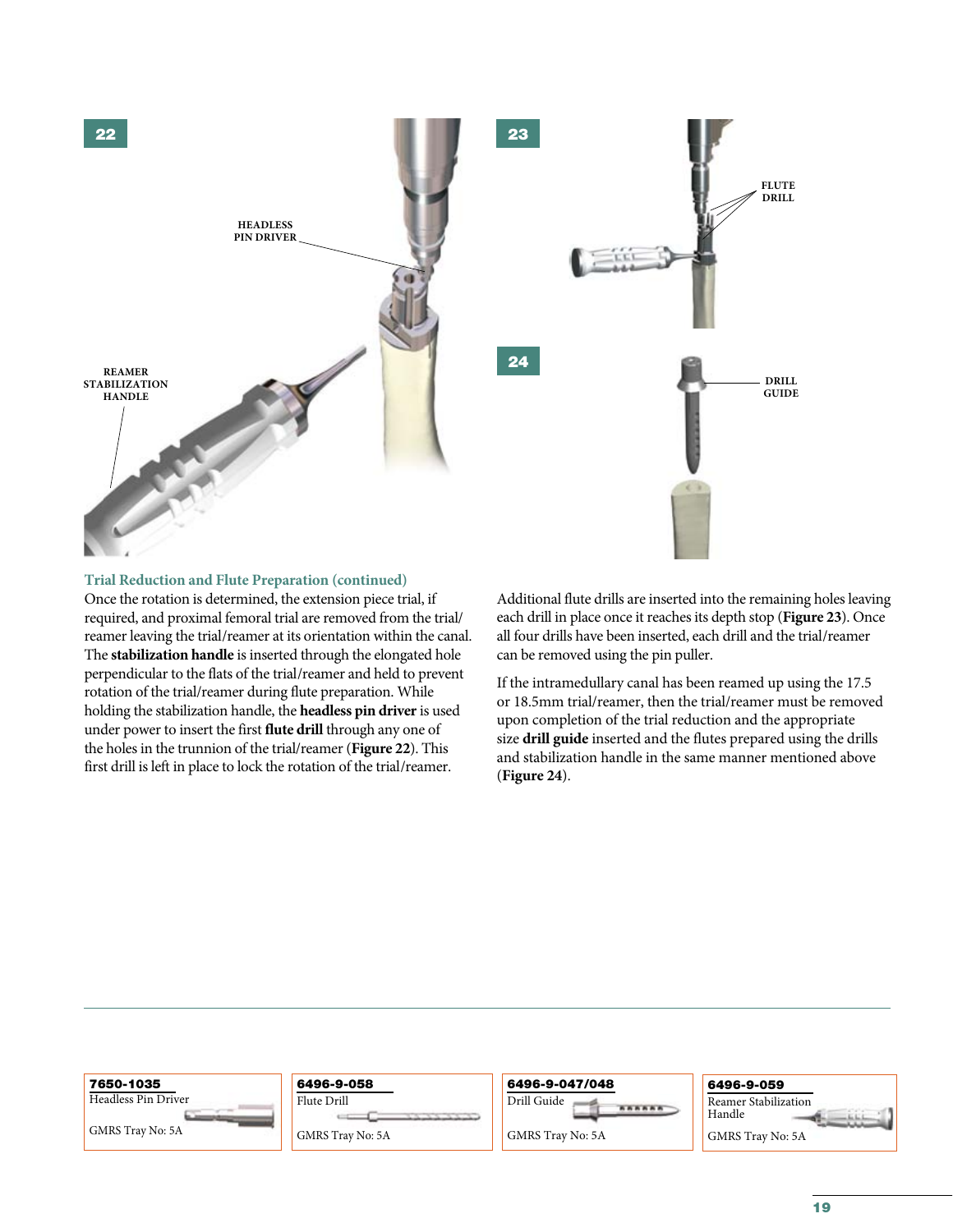

# **Stem Implantation**

Once the appropriate size stem has been selected, the implant can be assembled to the Command stem inserter by threading the instrument into the end of the male taper of the implant (**Figure 25**). As the inserter is threaded into the implant it is important to align the key on the end of the inserter with the slot in the end of the stem. The knob should be hand tightened until the instrument is fully seated within the countersink of the implant (**inset Figure 25**).

With the alignment mark of the implant in-line with the mark determined during trial reduction and aligning the flutes with their respective preparation, the implant can be gradually impacted into the femur using a surgical mallet (**Figure 26**). As the implant enters the femur and resistance increases, impaction may need to be halted temporarily to allow the cortices to relax. After a brief pause, impaction can be reinitiated until another segment of the stem enters the femur. Impaction may again need to be halted and the process repeated until the stem is fully seated. Orientation and rotation of the implant using the alignment mark must be monitored during the entire insertion process. The handle on the inserter can be used to guide or rotate the implant during insertion.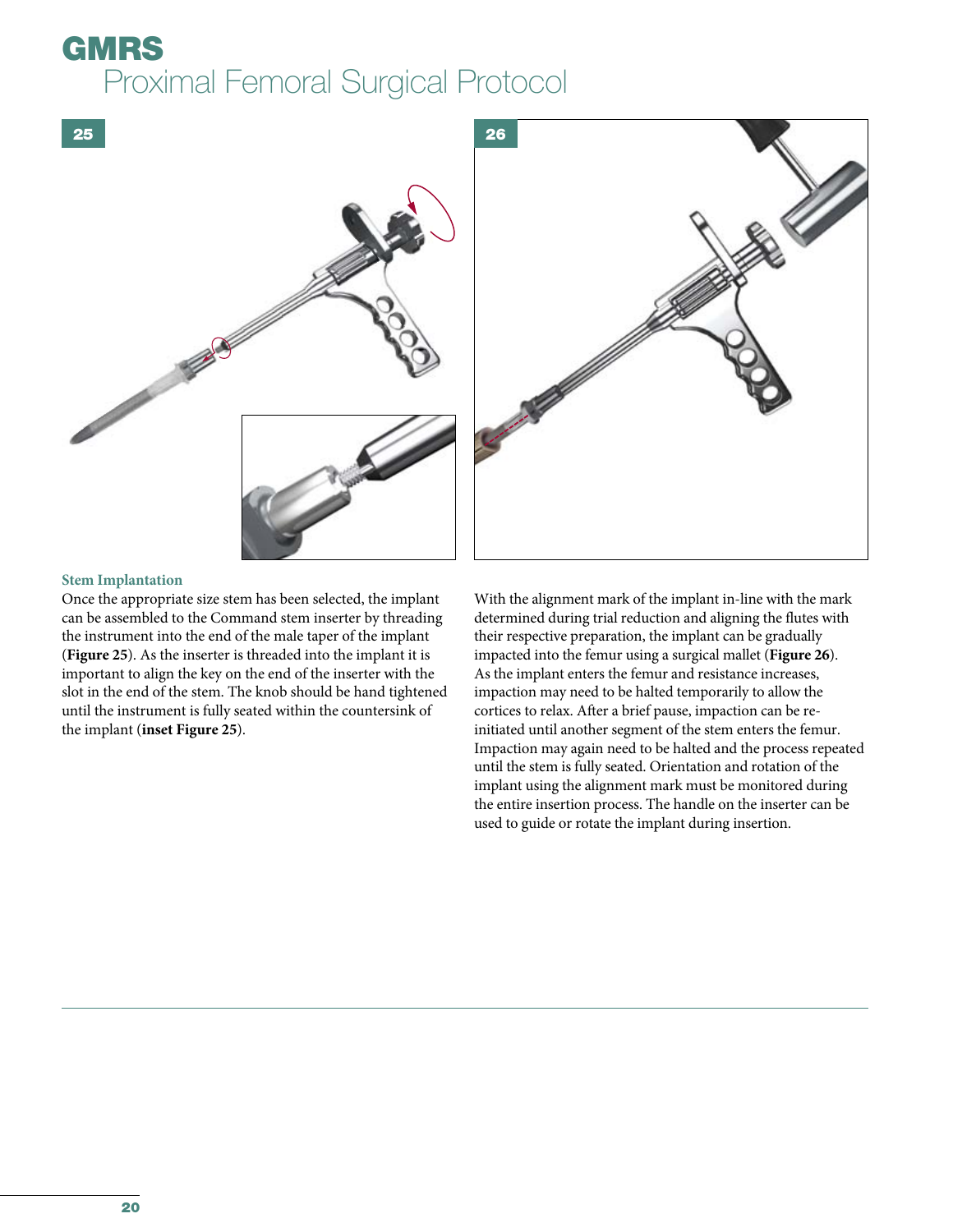

28 **REAMER**

### **Stem Implantation (continued)**

The progression of the press-fit stem into the canal should be monitored and should be consistent for each impact of the mallet. If the stem progression decreases significantly with each impact of the mallet, this may be an indicator that the stem is becoming lodged and may not be able to be fully seated. If too much resistance is encountered, the stem may need to be removed from the canal via impaction on the inserter or by removing the inserter and using the McReynolds slap hammer (**Figure 27**). The canal can then be reamed up by 0.5mm using the **full size reamers** (**Figure 28**). A curette may be needed to remove any bone chips inserted into the four prepared flutes after additional reaming. Reaming up by more than 0.5mm should not be required.

NOTE: Much caution should be taken to prevent fracturing or splitting the bone. Prophylactic cabling may be required prior to impacting the stem to prevent fracture of the bone.

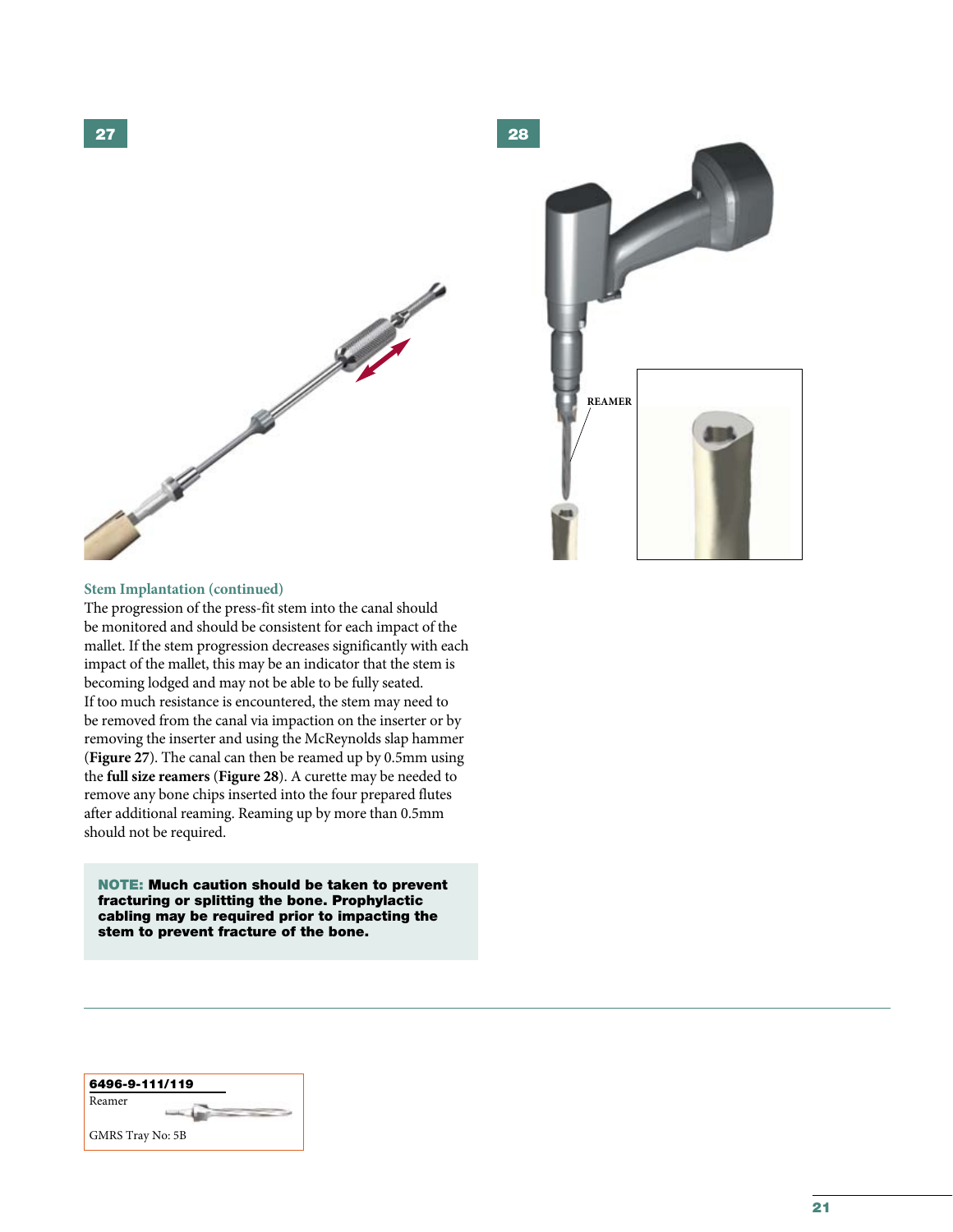30





### Assembly of the Prosthesis (Press-fit)

Once the stem is fully seated, the extension piece, if required, and the appropriate proximal femoral component, neutral, left or right, can be impacted onto the implanted stem using the 5-in-1 impactor and a mallet (**Figure 29**). Each component should be impacted onto the stem sequentially; first, the extension piece, if required, and then the proximal femoral component (**Figure 30**). This will ensure a better taper lock at each taper junction rather than assembling all of the components and impacting on the end of the construct.

**OPTION:** The entire implant construct including the press-fit stem can be assembled on the back table using the impaction support block. The Command stem inserter can be assembled into the proximal shoulder of the proximal femoral component (**Figure 31**). The assembly can then be impacted into the femur as a construct.

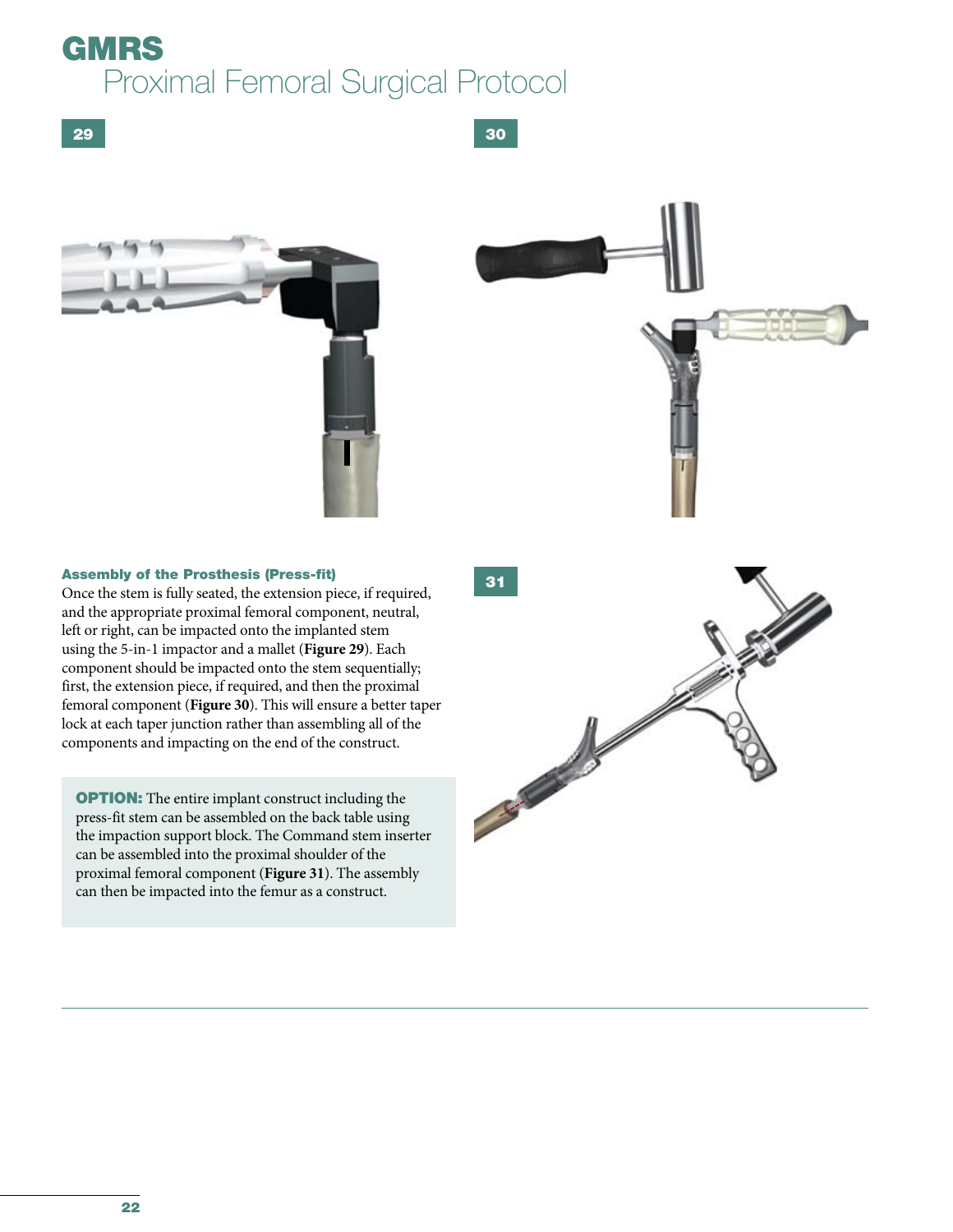

**Orthopaedics** 

# GMRS Proximal Femoral Surgical Protocol

**Appendices**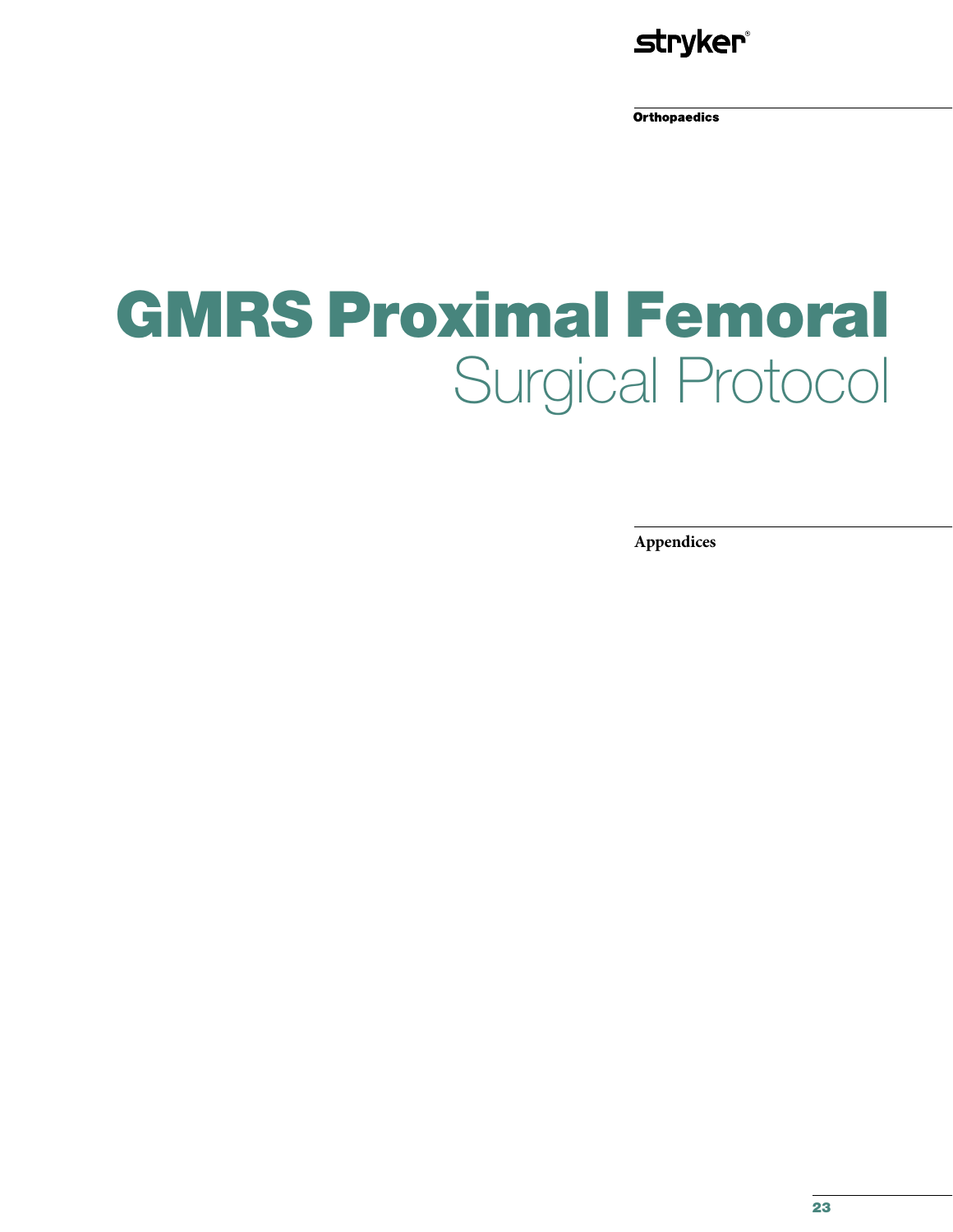



# APPENDIX I

### Taper Dis-assembly

Should it be necessary to dis-engage an assembled taper joint, a **taper separator** is provided. The taper separator utilizes the mechanical advantage of a wedge(s) and lever arm to overcome the locking forces of the tapers and separator components. It is important that the separator be positioned so that the wedge(s) does not act against the anti-rotation tabs of the implants. The correct orientation is in an anterior-to-posterior direction. The implants are designed to withstand the forces generated by the separator in this direction. Placement of the separator wedges against the anti-rotation tabs may damage them, making dis-engagement difficult. The separator may be used via three different methods.

### Method 1

The wedges are initially advanced by hand to bring them in contact with the implant at the joint to be dis-engaged. The wedges are advanced by turning the nut in a clockwise direction, until resistance is felt (**Figure 35**). The wedges are then further advanced, using the wrench end of the 5-in-1 impactor provided, until the tapers dis-engage.

## Method 2

The wedges of the separator are advanced until they are sufficiently tight against the taper junction to be separated using the wrench end of the 5-in-1 impactor. A mallet can then be used to impact the chisel component of the separator. The separator is designed to allow the nut and chisel to travel a small distance when impacted to ease separation.

## Method 3

The separator can be dis-assembled and the chisel component of the assembly can be used by itself to separate a taper junction (**Figure 36**). The chisel is inserted anteriorly at the location to be separated and impacted with a mallet until separation is achieved.

NOTE: Caution should be taken when disengaging any taper-locked joint. The high forces that hold a taper-locked joint together may result in a sudden and forceful action upon dis-engagement along the axis of the tapers.

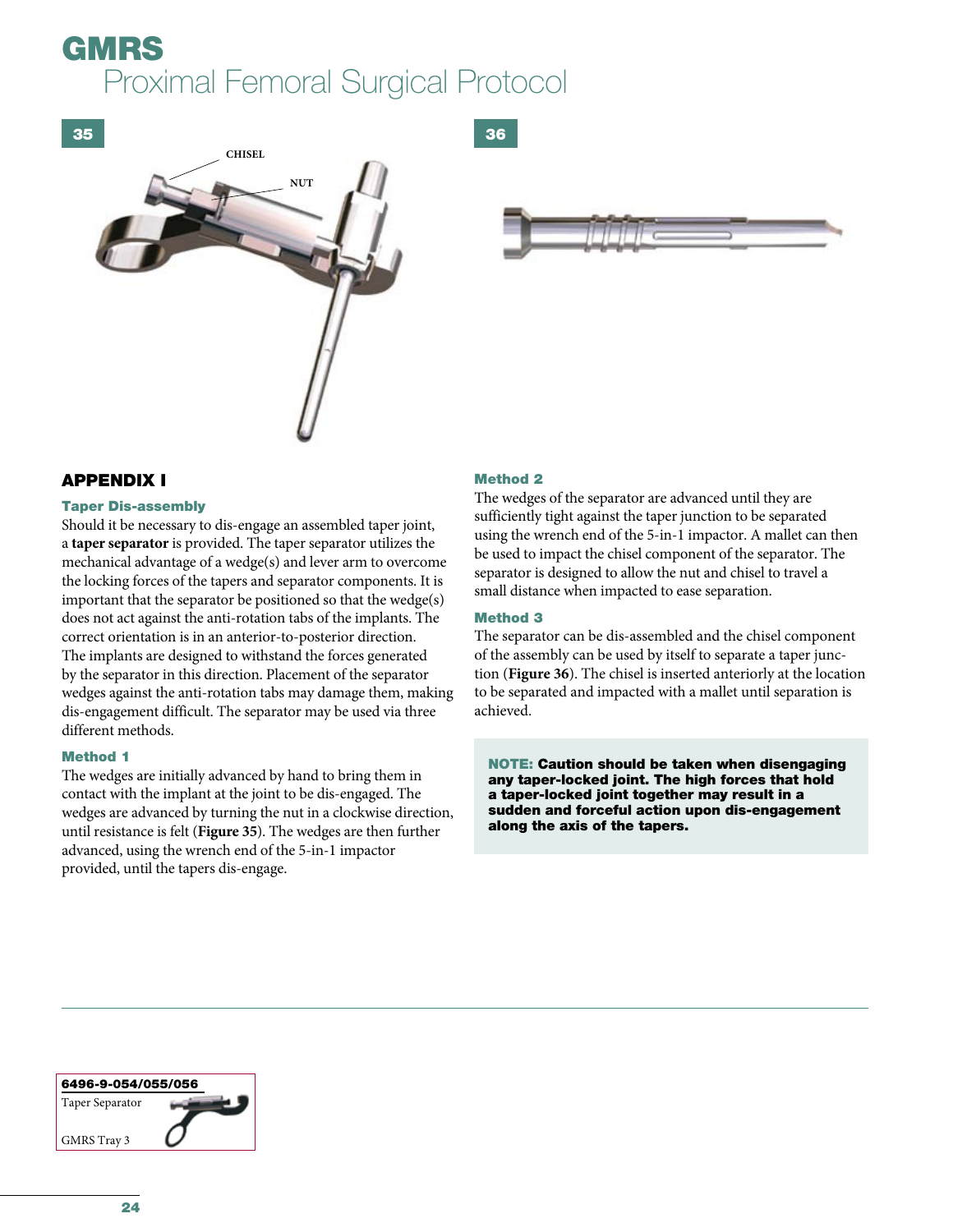

# APPENDIX II

#### Reconstruction of Hip Capsule and Abductor Mechanism

Once the permanent prosthesis is in place, the remaining hip capsule and abductors are reconstructed to ensure a stable prosthesis. The hip capsule is then sutured together. A 3mm Dacron™ tape is wrapped around the inferior portion of the capsule, forming a noose around the femoral neck. This is to provide immediate stability. The capsule can be reinforced by rotating the external rotator muscles proximally, and suturing them to the repaired capsule. The remaining psoas muscle can be rotated anteriorly to close and reinforce the capsular repair **(Figure 37)**.

### Reconstruction of Abductor Mechanism

If the entire bone has been resected, including the greater trochanter, the remaining abductors maybe brought down to the holes in the proximal femur with 3mm tape. The vastus lateralis can now be rotated proximally to overlie the abductor muscle fixation. Soft-tissue closure of the vastus lateralis to the abductor muscles is performed. The remaining muscles are sutured to the vastus lateralis anteriorly and the hamstrings posteriorly **(Figure 38)**.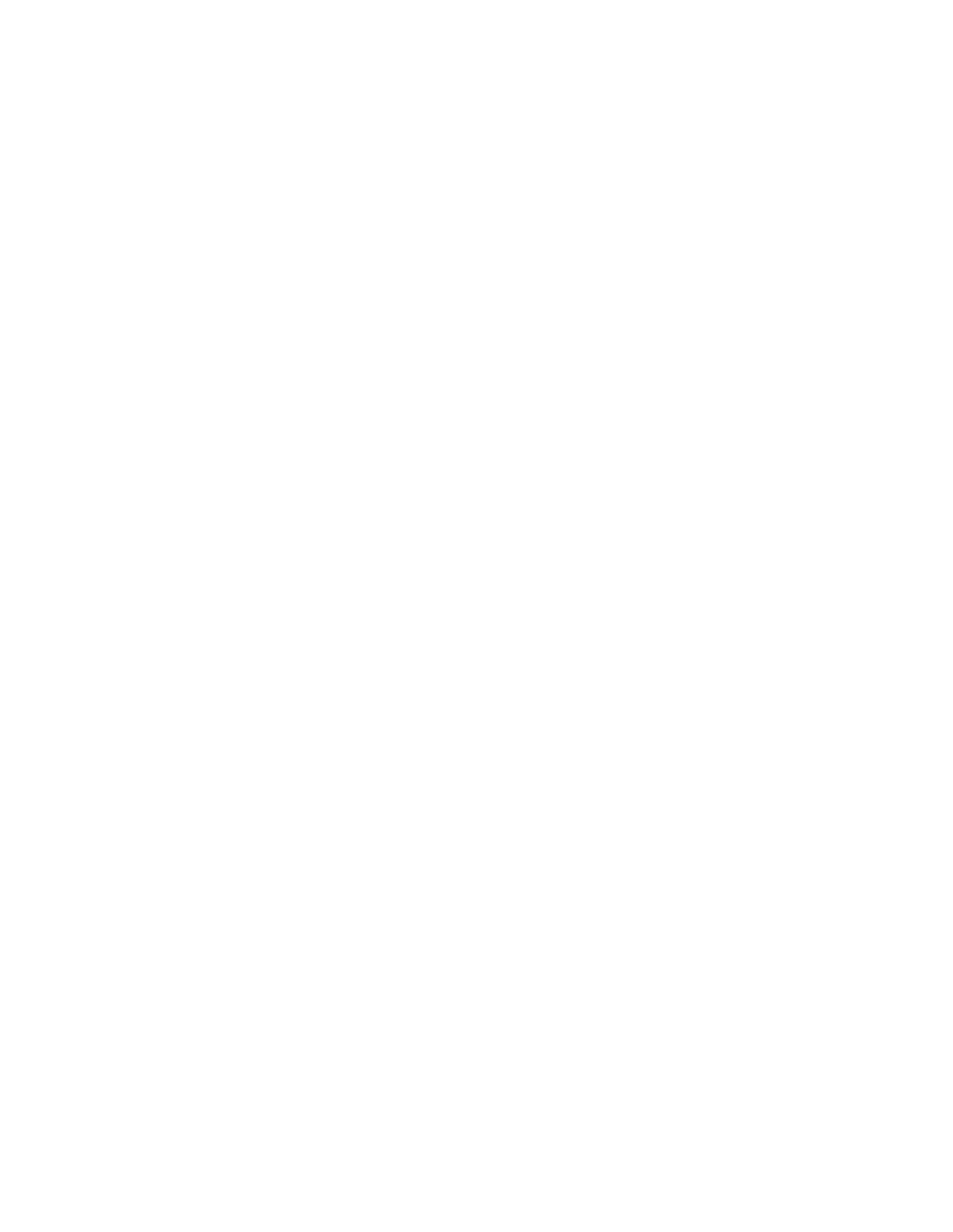

**Orthopaedics** 

# GMRS Proximal Femoral Surgical Protocol

**Implant Listing and Resection Length Overview Chart**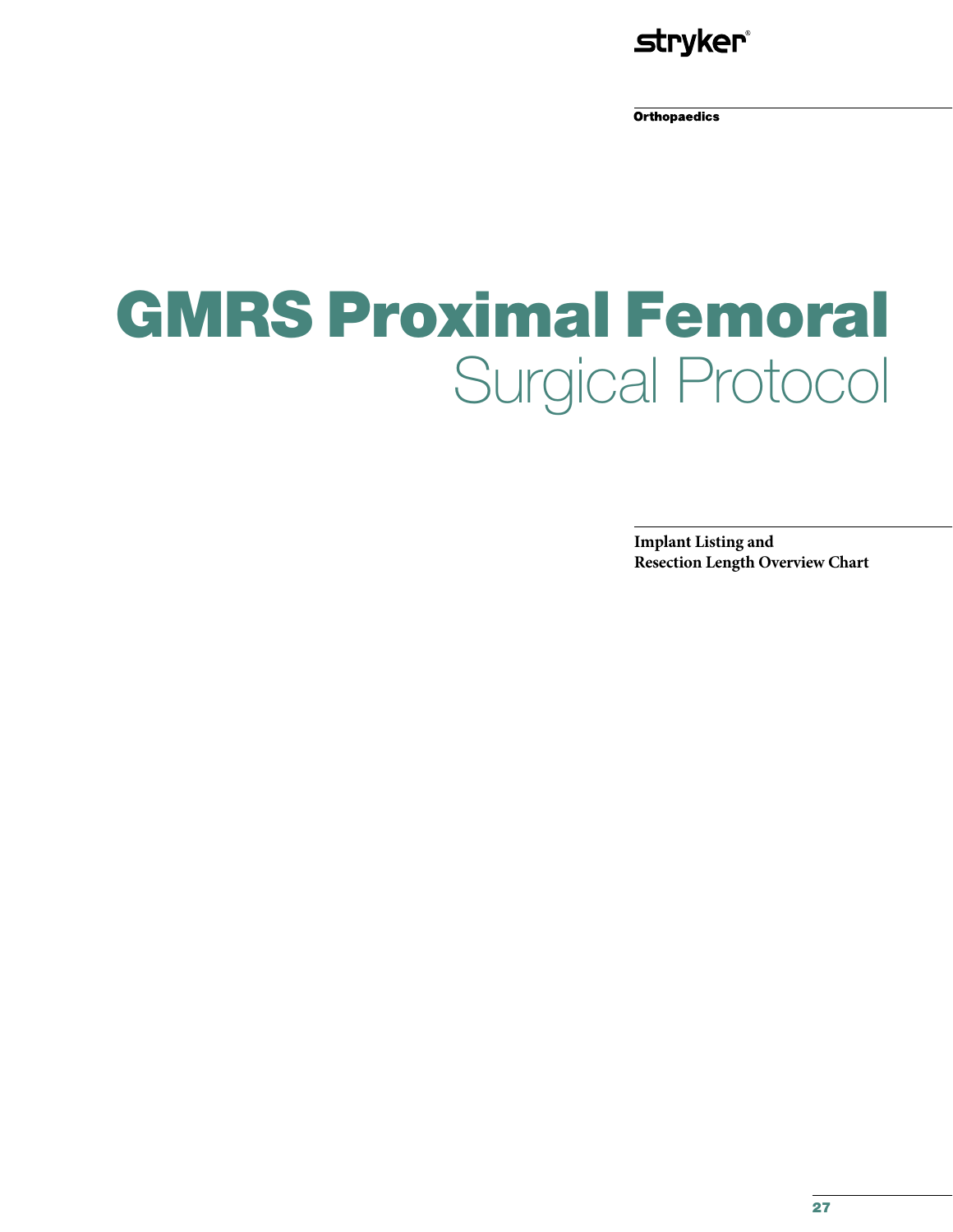# Implant Listing

| Description                      |                            | <b>Style</b>                  | <b>Neutral</b>                         |                               | 15° Anteverted<br>Left        | 15° Anteverted<br>Right       |                                   |
|----------------------------------|----------------------------|-------------------------------|----------------------------------------|-------------------------------|-------------------------------|-------------------------------|-----------------------------------|
|                                  | Proximal Femoral Component | Standard                      | 6495-1-001                             |                               | 6495-1-101                    | 6495-1-201                    |                                   |
|                                  | Proximal Femoral Component | Trochanteric                  | 6495-1-002                             |                               | 6495-1-102                    | 6495-1-202                    |                                   |
| Description                      | Length                     | Cat. Number                   |                                        |                               |                               |                               |                                   |
| <b>Extension Piece</b>           | 30 <sub>mm</sub>           | 6495-6-030                    |                                        |                               |                               |                               |                                   |
| <b>Extension Piece</b>           | 40 <sub>mm</sub>           | 6495-6-040                    |                                        |                               |                               |                               |                                   |
| <b>Extension Piece</b>           | 50 <sub>mm</sub>           | 6495-6-050                    |                                        |                               |                               |                               |                                   |
| <b>Extension Piece</b>           | 60 <sub>mm</sub>           | 6495-6-060                    |                                        |                               |                               |                               |                                   |
| <b>Extension Piece</b>           | 70mm                       | 6495-6-070                    |                                        |                               |                               |                               |                                   |
| <b>Extension Piece</b>           | 80 <sub>mm</sub>           | 6495-6-080                    |                                        |                               |                               |                               |                                   |
| <b>Extension Piece</b>           | 100 <sub>mm</sub>          | 6495-6-100                    |                                        |                               |                               |                               |                                   |
| <b>Extension Piece</b>           | 120mm                      | 6495-6-120                    |                                        |                               |                               |                               |                                   |
| <b>Extension Piece</b>           | 140mm                      | 6495-6-140                    |                                        |                               |                               |                               |                                   |
| <b>Extension Piece</b>           | $160$ mm                   | 6495-6-160                    |                                        |                               |                               |                               |                                   |
| <b>Extension Piece</b>           | 180 <sub>mm</sub>          | 6495-6-180                    |                                        |                               |                               |                               |                                   |
| <b>Extension Piece</b>           | 200 <sub>mm</sub>          | 6495-6-200                    |                                        |                               |                               |                               |                                   |
| <b>Extension Piece</b>           | 220 <sub>mm</sub>          | 6495-6-220                    |                                        |                               |                               |                               |                                   |
| Description                      | <b>Diameter</b>            | <b>Straight Stem</b>          |                                        |                               | <b>Bowed Stem</b>             | <b>Long Bowed Stem</b>        |                                   |
|                                  |                            | with                          | without                                | with                          | without                       | with                          | without                           |
|                                  |                            | porous coated<br>body section | porous coated<br>body section          | porous coated<br>body section | porous coated<br>body section | porous coated<br>body section | porous coated<br>body section     |
| Cemented Stem 11mm               |                            | 6485-3-011                    | 6485-3-111                             | 6485-3-711                    | 6485-3-811                    | 6485-3-311                    | 6485-3-611                        |
| Cemented Stem 13mm               |                            | 6485-3-013                    | 6485-3-113                             | 6485-3-713                    | 6485-3-813                    | 6485-3-313                    | 6485-3-613                        |
| Cemented Stem 15mm               |                            | 6485-3-015                    | 6485-3-115                             | 6485-3-715                    | 6485-3-815                    | 6485-3-315                    | 6485-3-615                        |
| Cemented Stem 17mm               |                            | 6485-3-017                    | 6485-3-117                             | 6485-3-717                    | 6485-3-817                    | 6485-3-317                    | 6485-3-617                        |
| Description                      | <b>Diameter</b>            |                               | <b>Straight Fluted</b><br>125mm Length |                               | <b>Bowed</b><br>150mm Length  |                               | <b>Long Bowed</b><br>200mm Length |
| Press-fit Stem                   | 11mm                       |                               | 6495-5-011                             |                               | 6495-5-211                    |                               | 6495-5-111                        |
| Press-fit Stem                   | 12mm                       |                               | 6495-5-012                             |                               | 6495-5-212                    |                               | 6495-5-112                        |
| Press-fit Stem                   | 13mm                       |                               | 6495-5-013                             |                               | 6495-5-213                    |                               | 6495-5-113                        |
| Press-fit Stem                   | 14mm                       |                               | 6495-5-014                             |                               | 6495-5-214                    |                               | 6495-5-114                        |
| Press-fit Stem                   | 15mm                       |                               | 6495-5-015                             |                               | 6495-5-215                    |                               | 6495-5-115                        |
| Press-fit Stem                   | 16mm                       |                               | 6495-5-016                             |                               | 6495-5-216                    |                               | 6495-5-116                        |
| Press-fit Stem                   | 17mm                       |                               | 6495-5-017                             |                               | 6495-5-217                    |                               | 6495-5-117                        |
|                                  | 18mm                       |                               |                                        |                               | 6495-5-218                    |                               | 6495-5-118                        |
|                                  | 19mm                       |                               | 6495-5-019                             |                               | 6495-5-219                    |                               | 6495-5-119                        |
| Press-fit Stem<br>Press-fit Stem |                            |                               | 6495-5-018                             |                               |                               |                               |                                   |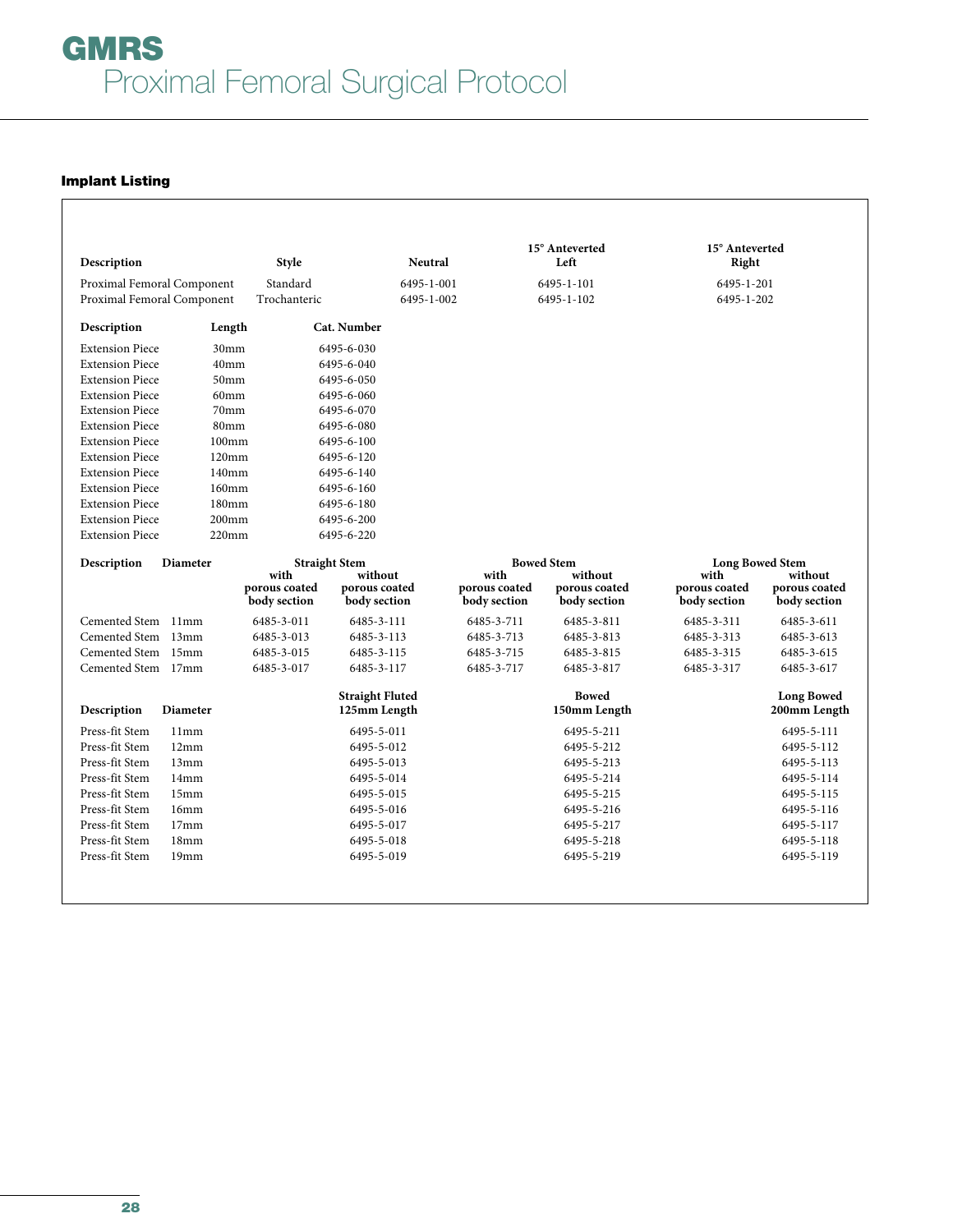| <b>Proximal Femur Resection Lengths</b> |                       |             |                                                                                              |          |          |
|-----------------------------------------|-----------------------|-------------|----------------------------------------------------------------------------------------------|----------|----------|
|                                         |                       |             | Proximal Femoral Replacement Length with Neutral (zero offset) Head = 70mm                   |          |          |
|                                         |                       |             | Cemented Stem without Porous Coated Body Section or Press-fit Stem (11mm Replacement Length) |          |          |
|                                         |                       |             | <b>Femoral Head</b>                                                                          |          |          |
| <b>Extension Piece</b>                  | Head Offset > -4      | Neutral (0) | $+4$                                                                                         | $+8$     | $+12$    |
| Length                                  | Lateral Offset $> 31$ | 34          | 37                                                                                           | 40       | 42       |
| None                                    | 78mm                  | 81mm        | 84mm                                                                                         | $87$ mm  | 89mm     |
| 30 <sub>mm</sub>                        | 108mm                 | 111mm       | 114mm                                                                                        | 117mm    | 119mm    |
| 40 <sub>mm</sub>                        | 118mm                 | 121mm       | 124mm                                                                                        | $127$ mm | $129$ mm |
| 50 <sub>mm</sub>                        | $128 \text{mm}$       | 131mm       | 134mm                                                                                        | 137mm    | $139$ mm |
| 60 <sub>mm</sub>                        | 138mm                 | 141mm       | $144$ mm                                                                                     | $147$ mm | 149mm    |
| 70mm                                    | 148mm                 | 151mm       | $154$ mm                                                                                     | $157$ mm | $159$ mm |
| 80 <sub>mm</sub>                        | 158mm                 | 161mm       | $164$ mm                                                                                     | $167$ mm | $169$ mm |
| $100$ mm                                | $178 \text{mm}$       | 181mm       | $184$ mm                                                                                     | 187mm    | 189mm    |
| $120 \text{mm}$                         | 198 <sub>mm</sub>     | $201$ mm    | $204$ mm                                                                                     | $207$ mm | $209$ mm |
| 140 <sub>mm</sub>                       | 218mm                 | 221mm       | $224$ mm                                                                                     | $227$ mm | $229$ mm |
| $160$ mm                                | 238mm                 | 241mm       | $244$ mm                                                                                     | $247$ mm | 249mm    |
| 180 <sub>mm</sub>                       | $258$ mm              | 261mm       | 264mm                                                                                        | $267$ mm | $269$ mm |
| 200mm                                   | $278$ mm              | 281mm       | $284$ mm                                                                                     | 287mm    | $289$ mm |
| $220$ mm                                | $298$ mm              | 301mm       | 304mm                                                                                        | 307mm    | 309mm    |

| <b>Proximal Femur Resection Lengths</b> |                                         |                     |                                                                                |            |                   |
|-----------------------------------------|-----------------------------------------|---------------------|--------------------------------------------------------------------------------|------------|-------------------|
|                                         |                                         |                     | Proximal Femoral Replacement Length with Neutral (zero offset) Head = 70mm     |            |                   |
|                                         |                                         |                     | <b>Cemented Stem with Porous Coated Body Section (40mm Replacement Length)</b> |            |                   |
|                                         |                                         | <b>Femoral Head</b> |                                                                                |            |                   |
| <b>Extension Piece</b><br>Length        | Head Offset > -4<br>Lateral Offset > 31 | Neutral $(0)$<br>34 | $+4$<br>37                                                                     | $+8$<br>40 | $+12$<br>42       |
| None                                    | $107$ mm                                | 110mm               | 113mm                                                                          | 116mm      | 118mm             |
| 30 <sub>mm</sub>                        | 137mm                                   | 140 <sub>mm</sub>   | 143mm                                                                          | 146mm      | 148mm             |
| 40 <sub>mm</sub>                        | 147mm                                   | 150mm               | 153mm                                                                          | 156mm      | 158mm             |
| 50 <sub>mm</sub>                        | $157$ mm                                | $160$ mm            | $163$ mm                                                                       | 166mm      | 168mm             |
| 60 <sub>mm</sub>                        | $167$ mm                                | $170$ mm            | $173$ mm                                                                       | 176mm      | $178$ mm          |
| 70mm                                    | $177$ mm                                | 180 <sub>mm</sub>   | $183$ mm                                                                       | 186mm      | $188$ mm          |
| 80mm                                    | 187mm                                   | $190$ mm            | $193$ mm                                                                       | 196mm      | 198 <sub>mm</sub> |
| $100$ mm                                | $207$ mm                                | 210mm               | 213mm                                                                          | 216mm      | 218mm             |
| $120 \text{mm}$                         | $227$ mm                                | $230$ mm            | $233$ mm                                                                       | 236mm      | $238$ mm          |
| 140 <sub>mm</sub>                       | 247mm                                   | 250 <sub>mm</sub>   | $253$ mm                                                                       | 256mm      | 258mm             |
| $160$ mm                                | $267$ mm                                | $270$ mm            | $273$ mm                                                                       | 276mm      | $278$ mm          |
| 180 <sub>mm</sub>                       | 287mm                                   | $290$ mm            | $293$ mm                                                                       | 296mm      | 298mm             |
| $200$ mm                                | 307mm                                   | 310mm               | 313mm                                                                          | 316mm      | 318mm             |
| $220$ mm                                | 327mm                                   | 330mm               | 333mm                                                                          | 336mm      | 338mm             |